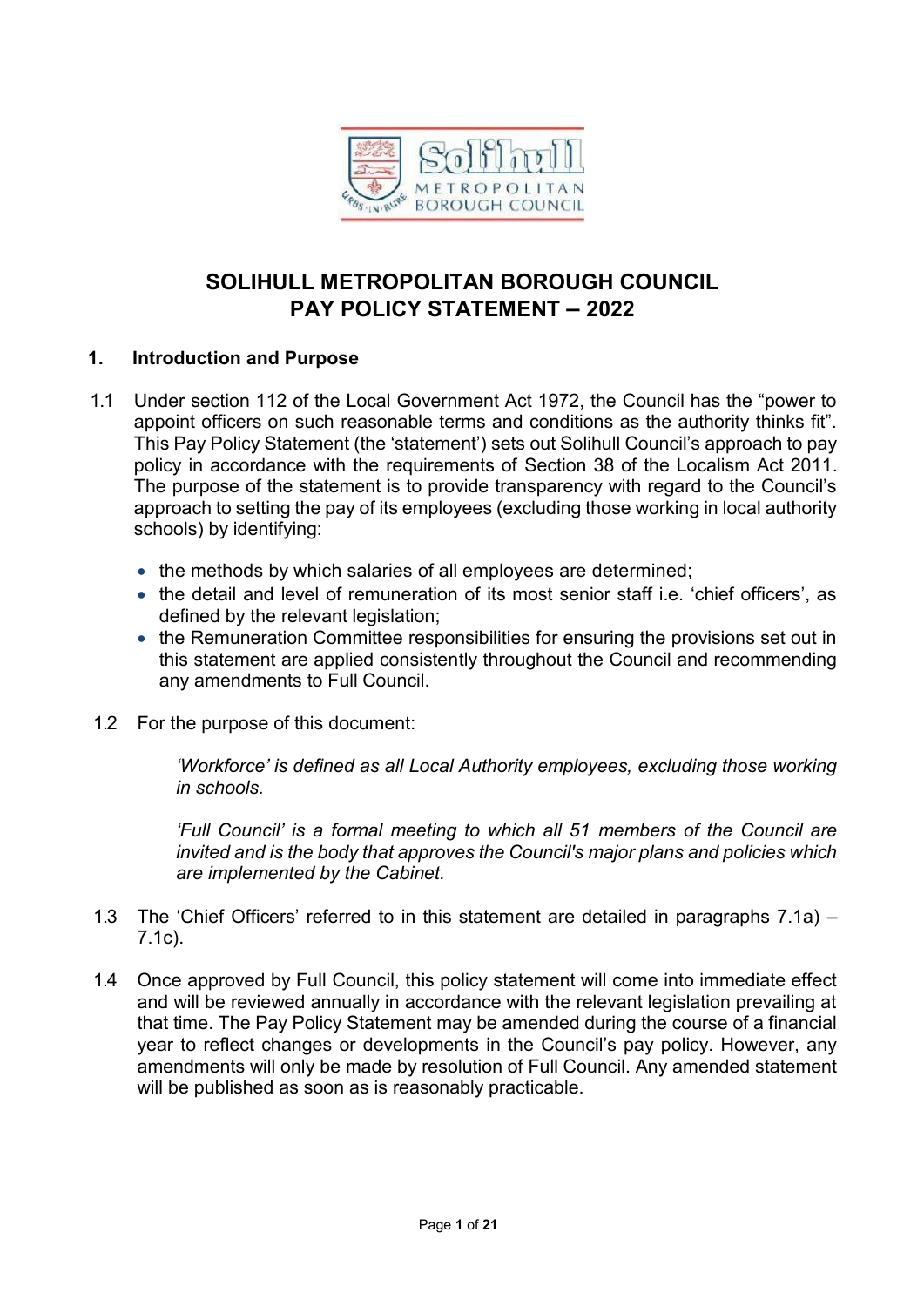# **2. Legislative Framework**

- 2.1 In determining the pay and remuneration of all its employees, the Council will comply with all relevant employment legislation. This includes the Equality Act 2010, Part-time Employment (Prevention of Less Favourable Treatment) Regulations 2000, The Agency Workers Regulations 2010 and, where relevant, the Transfer of Undertakings (Protection of Employment) Regulations.
- 2.2 With regard to the Equal Pay requirements contained within the Equality Act, the Council will ensure there is no pay discrimination within its pay structures and that all pay differentials can be objectively justified through the use of equality-proofed Job Evaluation mechanisms which directly relate salaries to the requirements, demands and responsibilities of the role.
- 2.3 In accordance with the Equality Act 2010 the Council published its Gender Pay Gap Report based on pay information as at 31 March 2021.

# **3. Accountability and Decision Making**

3.1 In accordance with the Constitution of the Council, the Remuneration Committee is authorised to determine any activity within its terms of reference, the parameters of the Pay Policy and the budget framework agreed by the Council. The full Terms of Reference of the Remuneration Committee are shown at Appendix A.

# **4. Pay Structure (see also Section 6)**

- 4.1 The pay of Chief Officers is referred to in paragraph 7.1.
- 4.2 The Council currently uses the nationally negotiated pay spine as the basis for its local grading structure. Points 1-43 of the pay spine are determined nationally and points 44-70 were determined locally in April 2020 as part of the Single Status Collective Agreement. The pay points increased in April 2020 in accordance with NJC Cost of Living Pay awards. Negotiations for the 2021/2022 pay award continue to be undertaken at a national level.
- 4.3 The Council remains committed to adherence with national pay bargaining in respect of the national pay spine.
- 4.4 The Council introduced the new national pay spines in April 2019 with transitional arrangements in place for Band C and Band D over three and four year periods respectively. This transition period reflected that moving to a seven point scale had a greater impact on employees on NJC terms and conditions in these salary bands.
- 4.5 The final year of transition will be implemented from October 2022 to the spinal points in Band D.
- 4.6 The grading structure including transitional arrangements is shown at Appendix B. Appendix C shows the final structure excluding the transitional arrangements.
- 4.7 The structure applies to all staff on NJC Terms and Conditions including those employed in Solihull schools.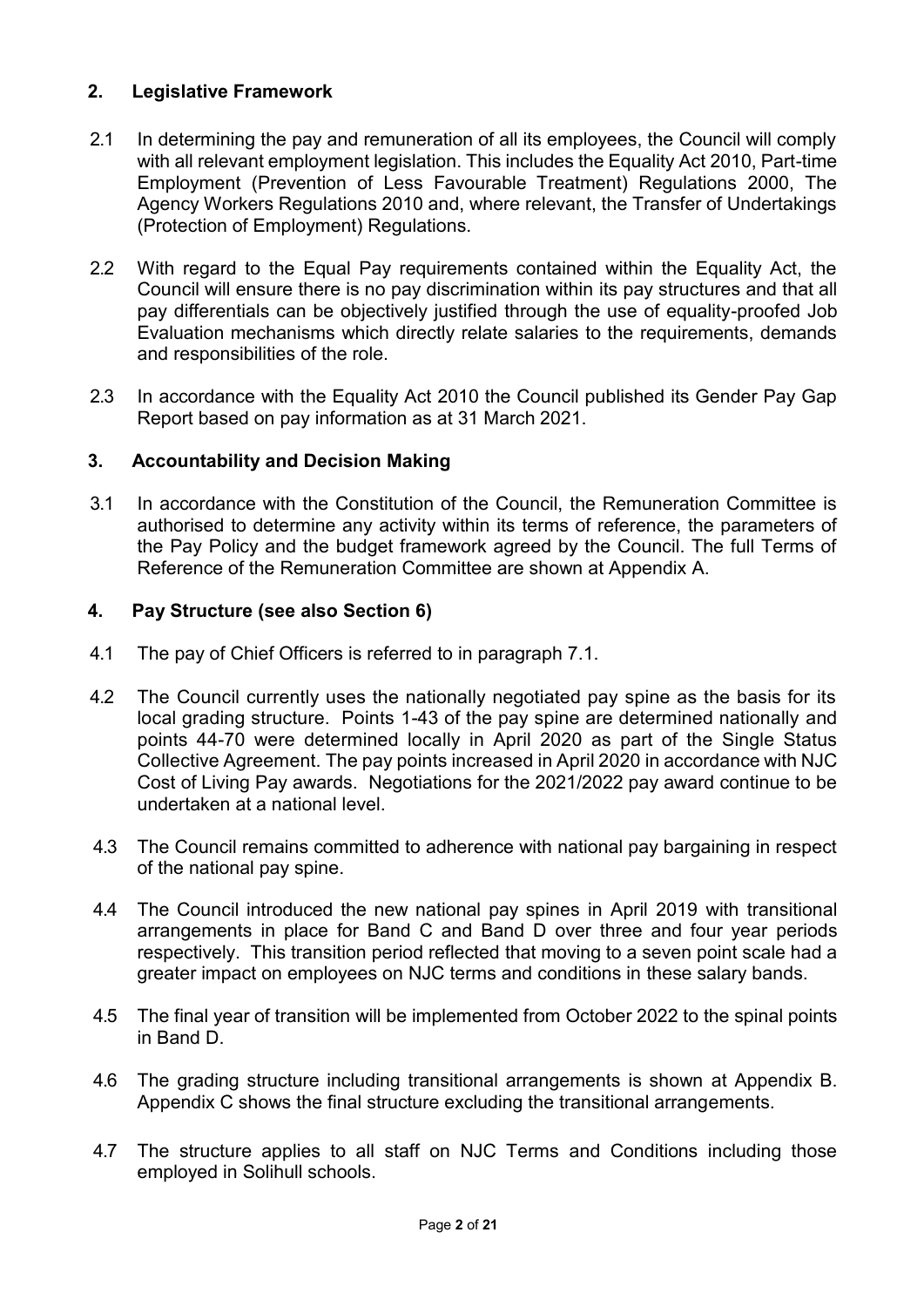4.8 There are two groups of staff (excluding Chief Officers) who are not covered by the pay structure shown at Appendix C. They are those staff who transferred into the Council and whose pay is protected in law under the Transfer of Undertakings (Protection of Employment ) or who have historically been paid under Soulbury\* terms and conditions.

> *\*The Soulbury Committee was established in 1948 to provide voluntary collective bargaining machinery for advisory staff in local education authorities. The Council employs 12 staff members who are employed in accordance with Soulbury Terms and Conditions. In addition to the annual pay discussions, this Committee determines the national salary framework.*

- 4.9 In determining its grading structure and setting remuneration levels for all posts, the Council has taken account of the need to ensure value for money in respect of the use of public resources. This is balanced against the need to attract, retain and motivate competent and talented staff on a sustainable basis to deliver the required public services.
- 4.10 All pay related allowances paid as a means of remuneration for non-standard working patterns, are the subject of either nationally or locally negotiated rates, having been determined from time-to-time in accordance with collective bargaining machinery and/or as determined by Council policy.
- 4.11 New appointments will normally be made at the minimum of the relevant grade, although this can be varied where necessary to secure the most suitable candidate. From time to time it may be necessary to take account of the external pay market in order to attract and retain employees with particular experience, skills and capability. The Market Forces policy was agreed by the Remuneration Committee in January 2013.
- 4.12 Where necessary the Council ensures the requirement for such is objectively justified by reference to clear and transparent evidence of relevant market comparators, using appropriate data sources available from within and outside the Local Government Sector.

### **5. Incremental Progression**

- 5.1 There is no automatic progression through the incremental salary scale. Progression within the relevant grade is subject to achieving challenging objectives and routinely demonstrating corporately determined behavioural qualities, which are agreed in advance by managers and assessed annually. Any salary progression is dependent upon there being demonstrable evidence of achieving performance improvements and delivering defined targets.
- 5.2 The Council's Performance and Development Review (PDR) Framework provides the means of recognising and valuing the individual contribution of every employee within the organisation. The framework is designed to be a motivator of performance, reward high achievement, support continued career development and recognise the importance of employee wellbeing. This scheme aims to support and maximise the potential of our workforce and is an enabler of the way we need to work to support the Council's purpose and vision where everyone has an equal chance to be healthier, happier, safer and more prosperous through growth that creates opportunities for all.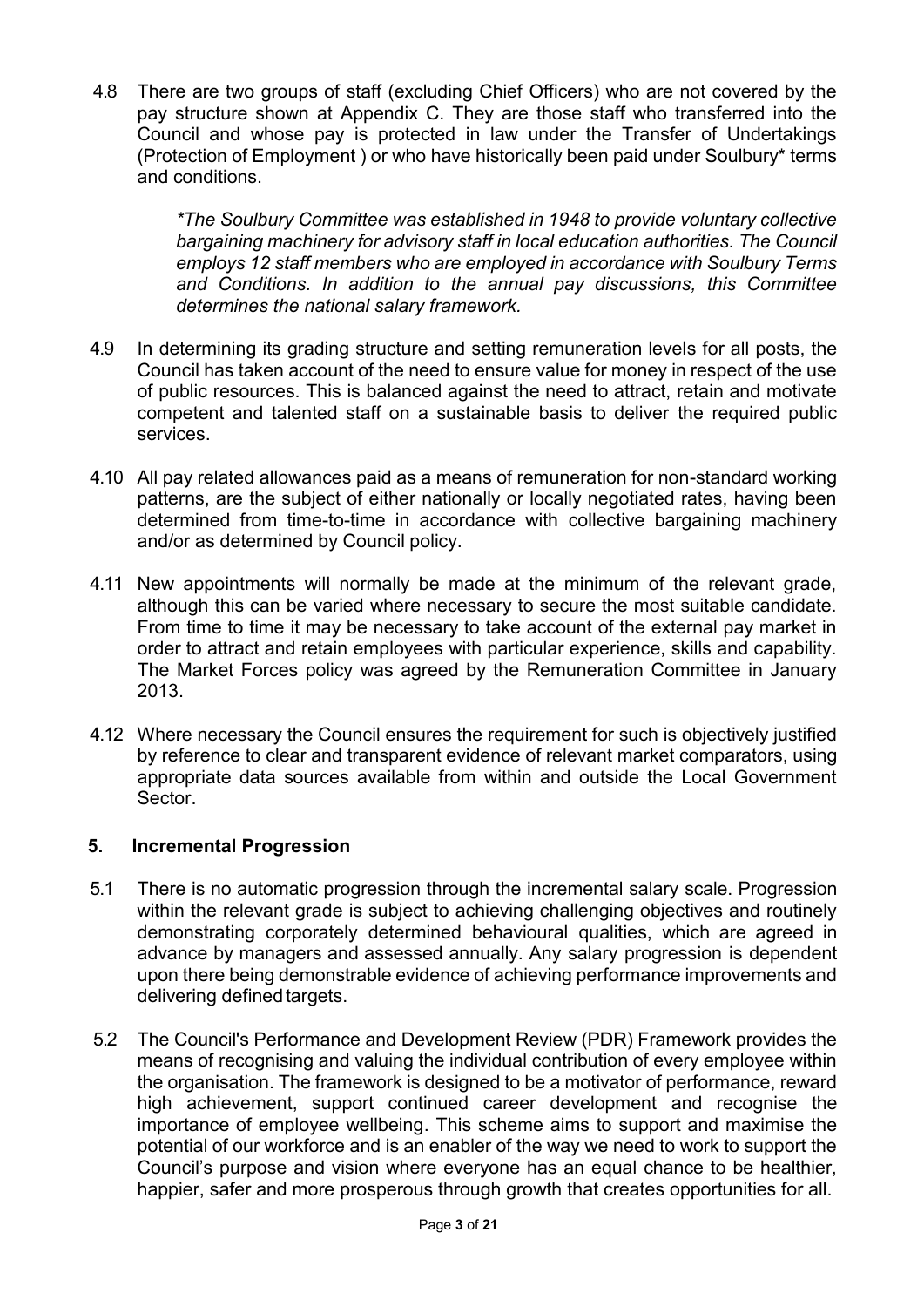- 5.3 The 'Scheme Guidance' and 'Employee and Manager Responsibilities' set out the expectations of an employee and those of a manager and their role in making PDR a meaningful experience so everyone is clear. PDR is recognised as one of the core pillars of mandatory competencies for managers, underpinned by the requirement for every manager's training in this area to be refreshed every three years either through undertaking the core training or beingassessed as competent in this professional area of expertise.
- 5.4 The framework enables every employee to:
	- understand what is required of them in their role;
	- understand how their daily work and objectives link to performance plans and the Council's key priorities;
	- receive constructive feedback on their performance;
	- understand what is expected of them and what they can expect of each other as well as how their behaviours impact on others;
	- explore and agree their development needs and options.
- 5.5 As part of the Performance and Development Review Framework the maximum award an employee can receive is one increment. Where employees are at the top of their grade, a non-consolidated award that is equivalent to one increment can be paid. These awards are only made to employees who deliver strong performance and are exemplary in displaying the Council's behaviours and rated 1:1. In 2021, 447 employees (19.12% of employees assessed) received a non-consolidated award. This is an increase from 386 employees who received a non-consolidated lump sum in the previous year (16.73% of employees assessed).
- 5.6 From the Chief Executive down to first-level line managers, objective setting and measurement are part of the day-to-day skills of managing people. A programme of coaching and training has been established to support any employee who is required to review the performance of others. This is aimed at ensuring honest and regular feedback becomes the foundation of any performance conversation, and that all employees are treated fairly, equally and consistently.

### **6. Senior Management Hierarchy**

| <b>Position</b>                                     | <b>Salary Grade</b>    |
|-----------------------------------------------------|------------------------|
| <b>Chief Executive</b>                              | <b>Chief Executive</b> |
| Director of Resources and Deputy Chief<br>Executive | Deputy CE              |
| <b>Director</b>                                     | Director 1             |
| <b>Director</b>                                     | Director 2             |
| <b>Assistant Director</b>                           | AD                     |
| <b>Head of Service</b>                              | <b>Band J</b>          |
| <b>Head of Service</b>                              | Band                   |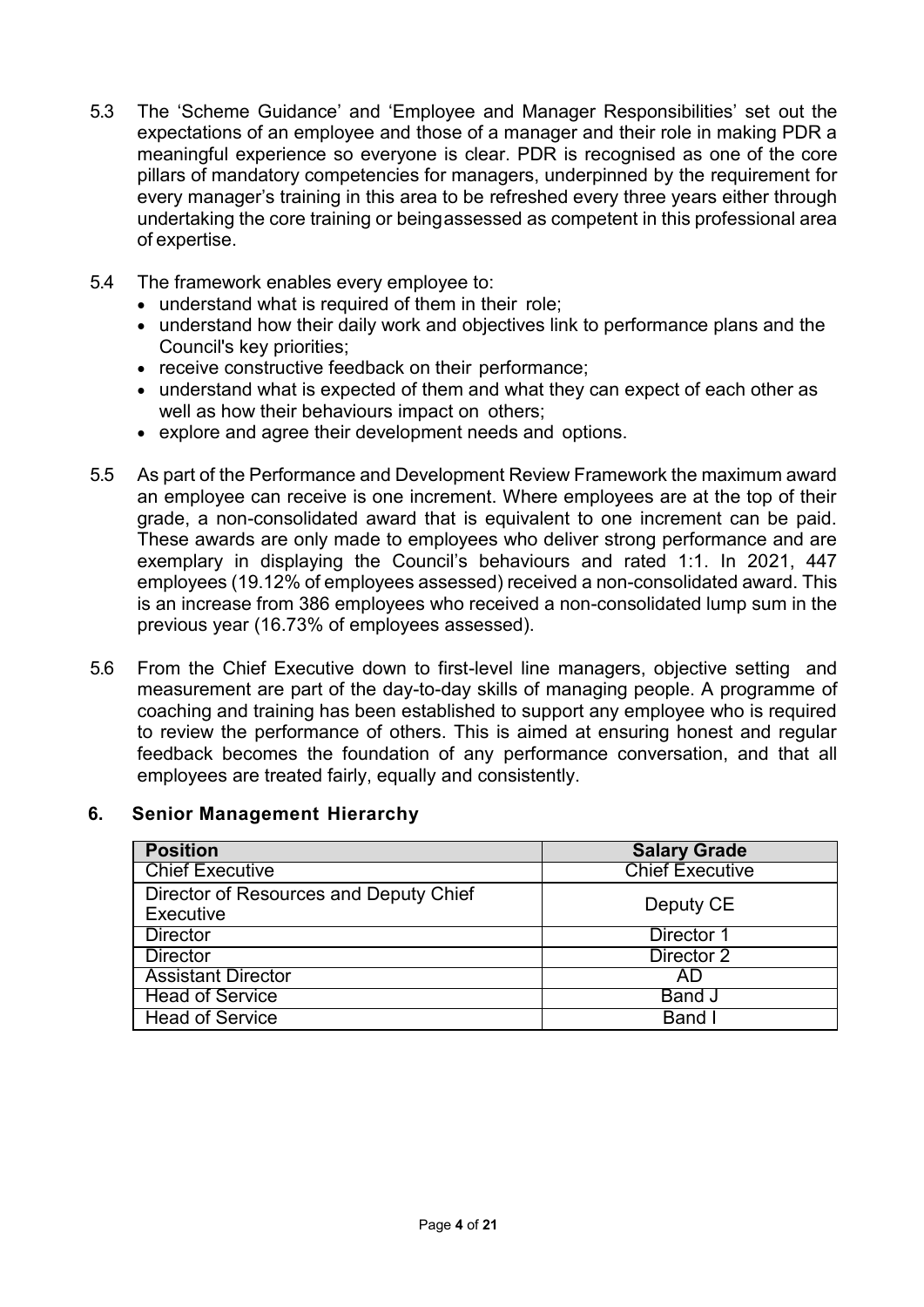## **7. Senior Management Remuneration**

7.1 For the purposes of this statement, senior management means 'chief officers' as defined within S43 of the Localism Act.

The posts falling within the statutory definition are set out below together with salaries effective from 1 April 2020, pay award pending for 2021/2022, subject to ongoing national negotiations.

#### **a) Chief Executive**

The salary for the post is £159,211. The salary falls within a range of three incremental points between £151,305 and a maximum of £159,211.

Additional payments were made for Returning Officer duties. The Returning Officer fees are determined by Statutory Instrument and paid by the Cabinet Office for all National and European elections, rather than by the Council.

In 2021 the following payments were made:

- Police and Crime Commissioner Election (75% of RO fee) £6,000.75 (paid by the Cabinet Office)
- Combined Authority Mayoral Election (75% of RO fee) £6,324.75 (Paid by West Midlands Combined Authority)

The Returning Officer has also been paid the balance of his fees for the 2019 parliamentary general election, which was withheld by the Cabinet Office in 2019 pending approval of the election accounts, as follows:

- Solihull Parliamentary Constituency (the remaining  $25\%$ ) = £935.25
- Meriden Parliamentary Constituency (the remaining  $25\%$ ) = £979.00

The duties of the Returning Officer are detailed in Appendix D.

#### **b) Director of Resources and Deputy Chief Executive**

The salary for the post is £135,221. The salary of the post falls within a range of three incremental points between £128,678 and a maximum of £135,221

### **c) Directors and Corporate Leadership Team Members**

| Grade             | <b>No. of Posts</b> | Salary Range (£)    |
|-------------------|---------------------|---------------------|
| <b>Director 1</b> |                     | $119,719 - 125,657$ |
| <b>Director 2</b> |                     | $93,479 - 100,015$  |

(Details of the Council's Corporate Leadership Team are provided in Appendix D.)

## **Other Directors**

| Grade                     | No. of Posts | Salary Range (£)  |
|---------------------------|--------------|-------------------|
| <b>Assistant Director</b> |              | $83,711 - 89,304$ |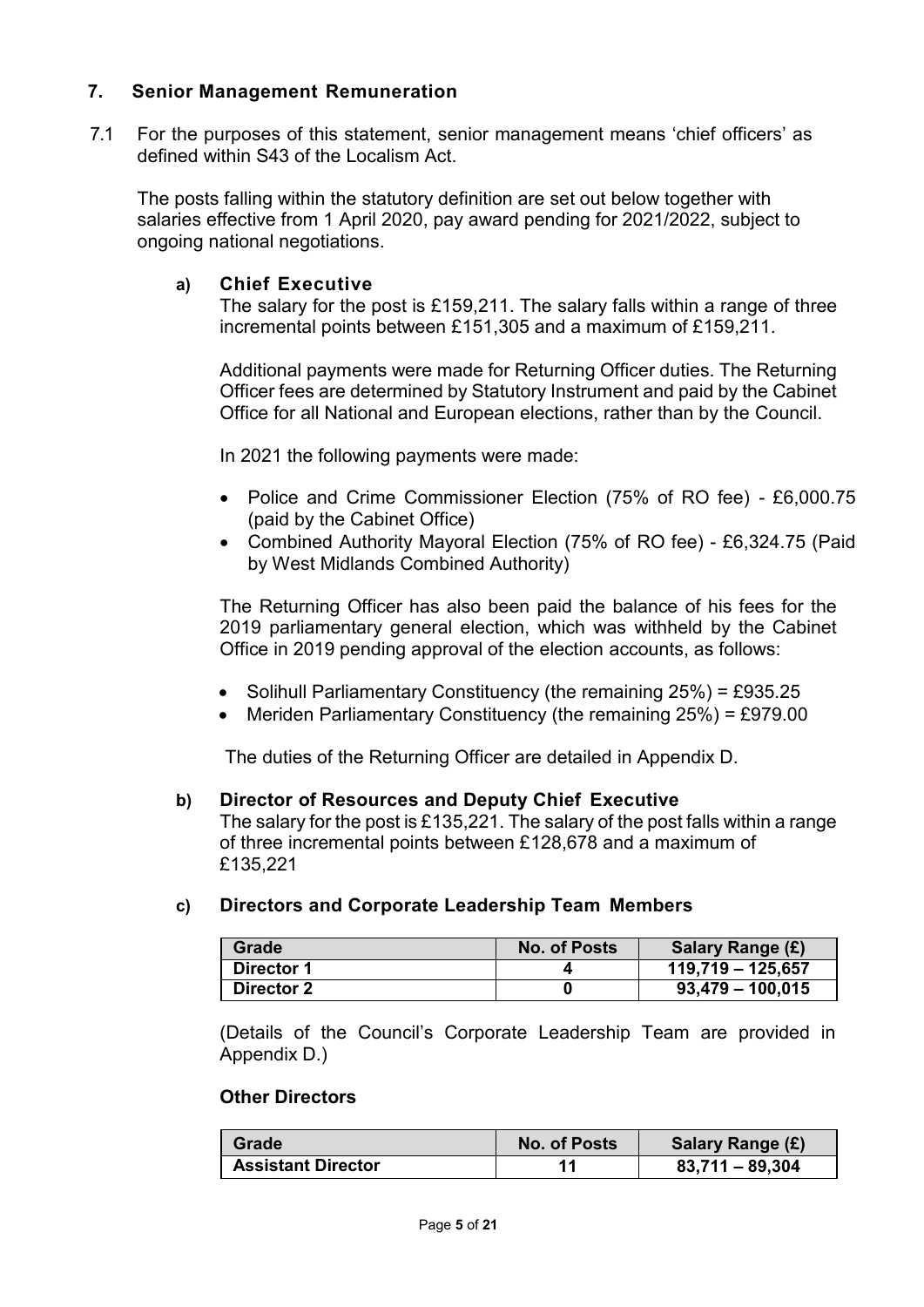# **d) Other Officers (Heads of Service and/or reports to a Director)**

| Post                            | <b>No. of Posts</b> | Salary Range (£)  |
|---------------------------------|---------------------|-------------------|
| <b>Head of Service / Band J</b> | 28                  | $71,777 - 75,901$ |
| <b>Head of Service / Band I</b> | 18                  | $62,357 - 65,487$ |
| Other staff reporting to        |                     | $53,006 - 59,243$ |
| <b>Directors</b>                |                     | $31,346 - 36,922$ |

One post of Head of Service / Band J attracts market force increments (MFIs) as approved by Remuneration Committee, up to the value of £82,158.

The salaries quoted in section 7.1 are effective from 1 April 2020.

## **8. Recruitment of Chief Officers**

- 8.1 When recruiting to all posts, the Council takes full and proper account of its own Recruitment and Equality & Diversity policies.
- 8.2 The determination of the remuneration to be offered to any newly appointed chief officer will be in accordance with the pay structure and relevant policies in place at the time of recruitment. Where the Council is unable to recruit to a post at the designated grade, it will consider the use of market forces supplements in accordance with its relevant policies.
- 8.3 Where the Council remains unable to recruit chief officers under a contract of service, or there is a need for interim support to provide cover for a vacant substantive chief officer post, the Council will, where necessary, consider engaging individuals under 'contracts for service'. These will be sourced through a relevant procurement process ensuring the council is able to demonstrate the maximum value for money benefits from competition in securing the relevant service.

# **9. Payments on Termination**

- 9.1 The Council's approach to statutory and discretionary payments on termination of employment of chief officers, prior to reaching normal retirement age, (within the terms of the Local Government Pension Scheme) is set out within its policy statements in accordance with Regulations 5 and 6 of the Local Government (Early Termination of Employment) (Discretionary Compensation) Regulations 2008 and Regulations 12 and 13 of the Local Government Pension Scheme (Benefits, Membership and Contribution) Regulations 2008 (amended for the 2014 changes to the Pension Scheme). These statements are shown in Appendix E.
- 9.2 In cases where severance payments are over £100,000, Full Council approval is required. Currently, all severance packages, where the total cost exceeds the annual salary (plus on-costs), require the agreement of Remuneration Committee members (the Director of Resources and Deputy Chief Executive has delegated authority to approve these after consultation with members of the Remuneration Committee). Any severance packages above £100,000 are considered by the Remuneration Committee prior to being presented to Full Council.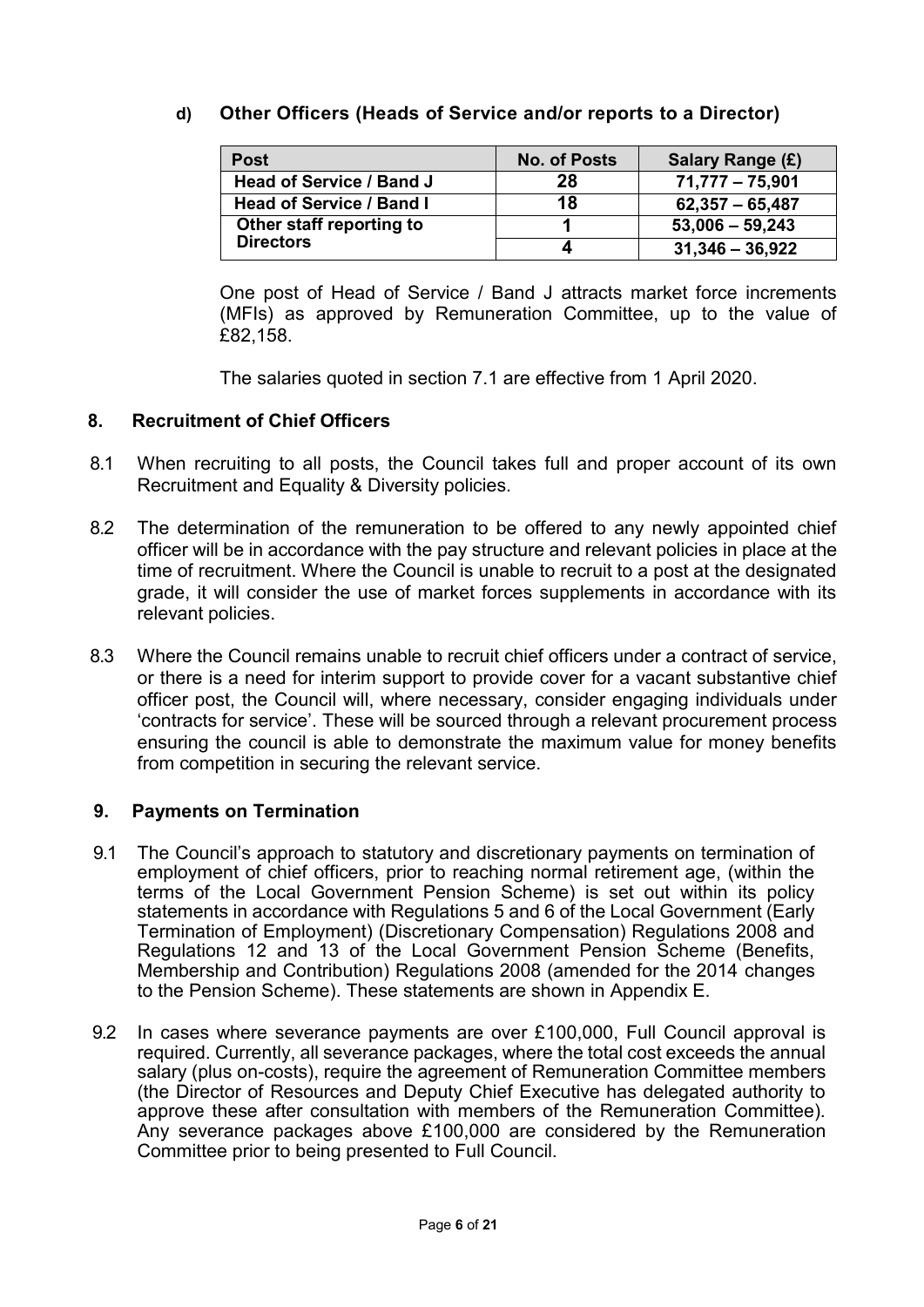9.3 Where an employee leaves the Council through early retirement or redundancy, the maximum payback period will generally be 3 years. The payback period is calculated by comparing the total cost to the Council of the early leaver payments to the annual gross salary saved. In the case of a compulsory redundancy, the maximum 3 year period will still apply, unless otherwise approved by the relevant Director and the Director of Resources and Deputy Chief Executive.

## **10. Publication**

- 10.1 Upon approval by the Full Council, this statement will be published on the Council's Website. In addition, for posts where an employee reports to the Chief Executive, the Council's Annual Statement of Accounts will include a note setting out the total amount (gross) of:
	- salary, fees or allowances paid to or receivable by the person in the current and previous year;
	- any bonuses so paid or receivable by the person in the current and previous year;
	- any sums payable by way of expenses;
	- any compensation for loss of employment and any other payments connected with termination;
	- any other emoluments;
	- total remuneration.

### **11. Lowest Paid Employees**

- 11.1 The relationship between the rate of pay for the lowest paid and chief officers is determined by the processes used for determining pay and grading structures as set out earlier in this policy statement. The lowest paid Council employees are those on Band A, £17,842 – £18,562 per annum, pay award pending for 2021/2022, subject to ongoing national negotiations.
- 11.2 From 1 April 2022 the National Living Wage will increase for individuals aged 23 and over from £8.91 to £9.50. This equates to a minimum annual salary of £18,328. It should be noted that in the event that the 2021 pay award is not agreed prior to April 2022, the bottom two points of Band A will need to be increased to reflect changes to the revised National Living Wage.
- 11.3 The statutory guidance under the Localism Act recommends the use of pay multiples as a means of measuring the relationship between pay rates across the workforce and that of senior managers, as included within the Hutton 'Review of Fair Pay in the Public Sector (2010)'. The Hutton Report was asked by Government to explore the case for a fixed limit on dispersion of pay through a requirement that no public sector manager can earn more than 20 times the lowest paid person in the organisation. One of the key drivers behind the use of the multiple was concern due to the growth in the pay of senior managers and, specifically, in relation to the rest of the workforce. The report concluded that the relationship to median earnings was a more relevant measure and the Government's Code of Recommended Practice on Data Transparency recommends the publication of the ratio between highest paid salary and the median salary of the whole of the authority's workforce.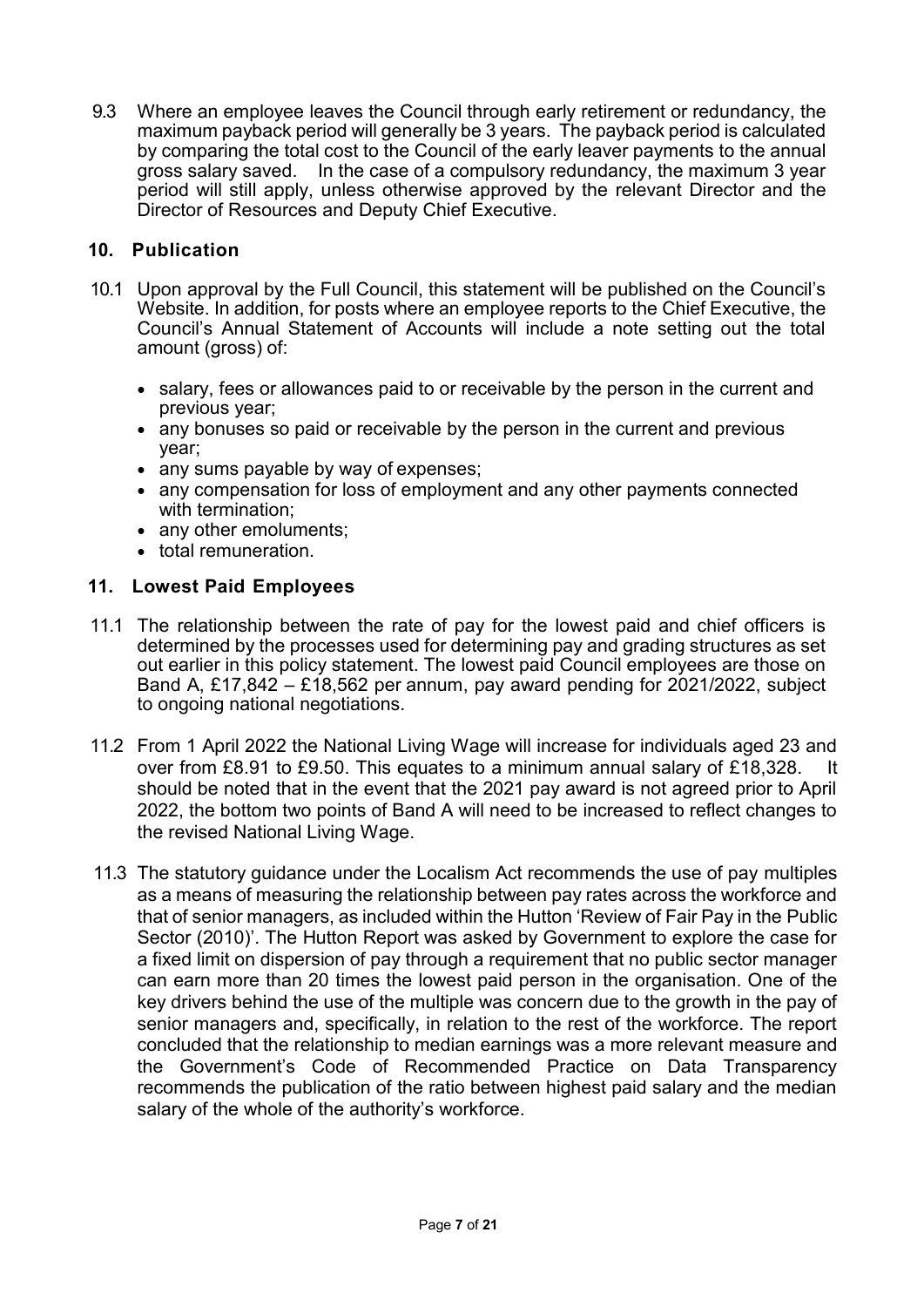- 11.4 The pay levels with effect from 1 April 2020 within the Council define the multiple between the lowest paid (full time equivalent) employee and the Chief Executive as 1:8.9. This is the same as last year. The median salary (based on April 2020 rates) is £30,451 and the multiple between the median full time equivalent earnings and the Chief Executive is 1:5.2. This is a reduction from 1:5.4 last year.
- 11.5 As part of its overall and ongoing monitoring of alignment with external pay markets, both within and outside the sector, the Council will use available benchmark information, as appropriate.
- 11.6 The Council employs Apprentices who are engaged on a training contract. The salary paid to these employees does not fall within the nationally negotiated pay spine and they are not included within the definition of 'lowest paid employees'.
- 11.7 Effective from 1 April 2021 the minimum pay rate for all apprentices in Core Council was increased to £8.91 per hour irrespective of age. This rate is linked to the national minimum wage for apprentices who are aged 23 and over and will therefore increase to £9.50 per hour on 1 April 2022.

## **12. Trade Union Facility Time**

12.1 The Trade Union (Facility Time Publication Requirements) Regulations came into force on the 1 April 2017. The regulations place a legislative requirement on relevant public sector bodies to collate and publish, on an annual basis, a range of data on the amount and cost of facility time provided to trade union officials. In accordance with the Regulations the Council has published its' information for the period 1 April 2020 to 31 March 2021 on the Council web site, in addition to the central government website.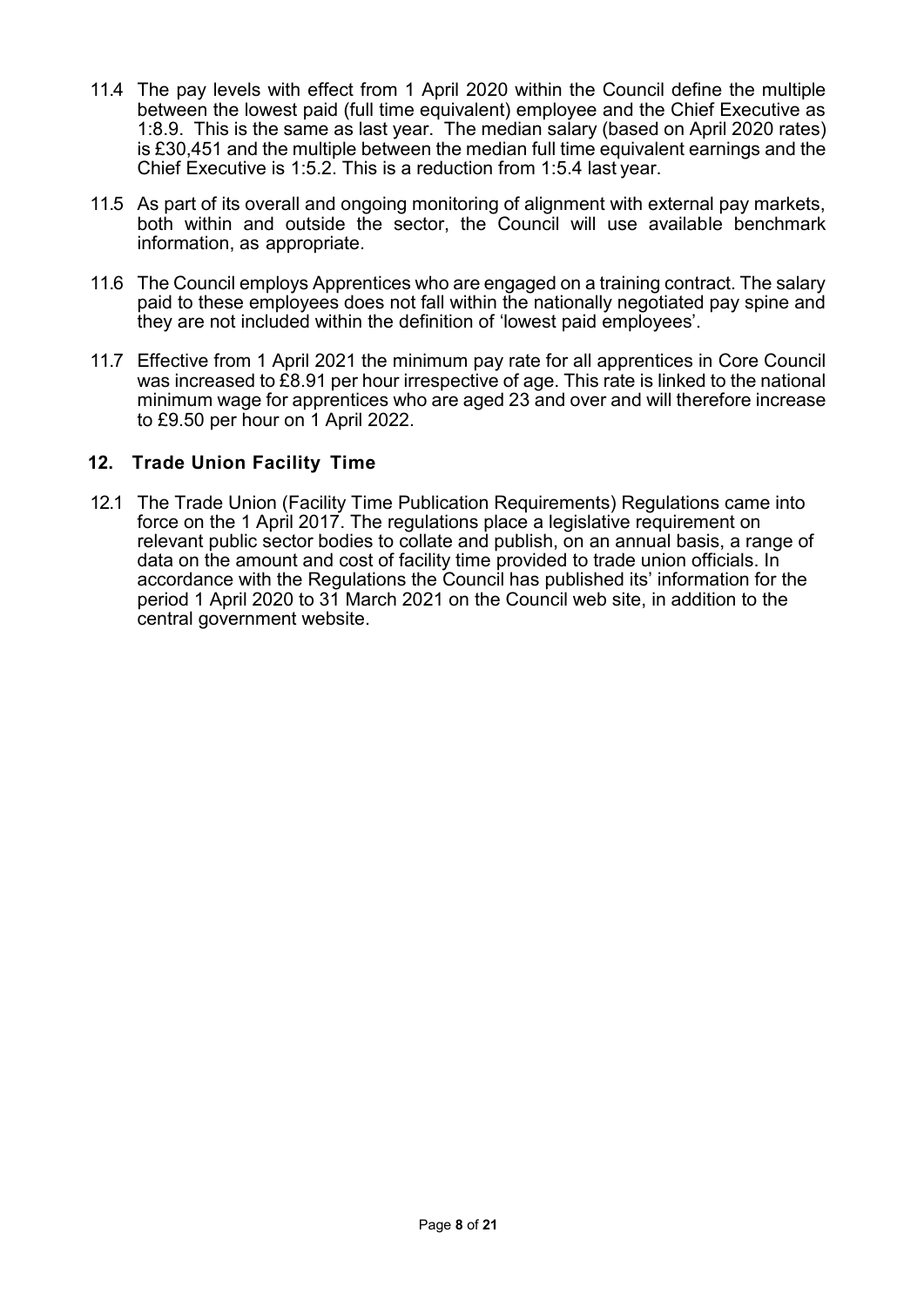#### **Remuneration Committee Terms of Reference\*\***

## **Authority**

The Committee is authorised to determine any activity within its Terms of Reference and within the parameters of the Pay Policy and budget framework agreed by Council.

### **Duties:**

1. To formulate and recommend to Council a Pay Policy for the remuneration of the Chief Executive, Deputy Chief Executive, Directors and Heads of Service, having particular regard to the Council's strategic objectives, equality duties and the need for transparency of process.

## **Within the terms set out in the Pay Policy agreed by the Council:**

- 2. To consider and approve severance payments to any member of staff subject to the following:
	- I. Where the total severance cost is less than the annual cost of the post, the Director of Resources & Deputy Chief Executive has delegated authority to approve the severance cost.
	- II. Where the cost exceeds the annual cost of the post but is less than £100,000, delegated authority is granted to the Director of Resources & Deputy Chief Executive to approve the severance cost, after consultation with members of the Remuneration Committee and after receiving confirmation that a majority of members of the Committee support the decision.
	- III. Severance cases that exceed £100,000 require the approval of Full Council.
- 3. To consider and, where appropriate, approve all requests for market forces payments for a period of up to three years and review ongoing need.
- 4. To advise on the Council's position with regards to proposals relating to nationally agreed pay awards.
- 5. To undertake reviews of relevant pay markets as and when required, and judge where to position Solihull Council in relation to other local authorities, taking into account what they are paying, relative performance and affordability.
- 6. To approve changes to employee benefits which do not require an amendment to the Pay Policy.
- 7. To ensure that all provisions regarding disclosure of remuneration are fulfilled.

# **Membership**

The membership of the committee will be subject to "political balance" requirements and includes:

- The Cabinet Member for Resources (Chair).
- Six other nominated elected members.
- An Independent Local Business Leader (Co-opted Non-Voting member).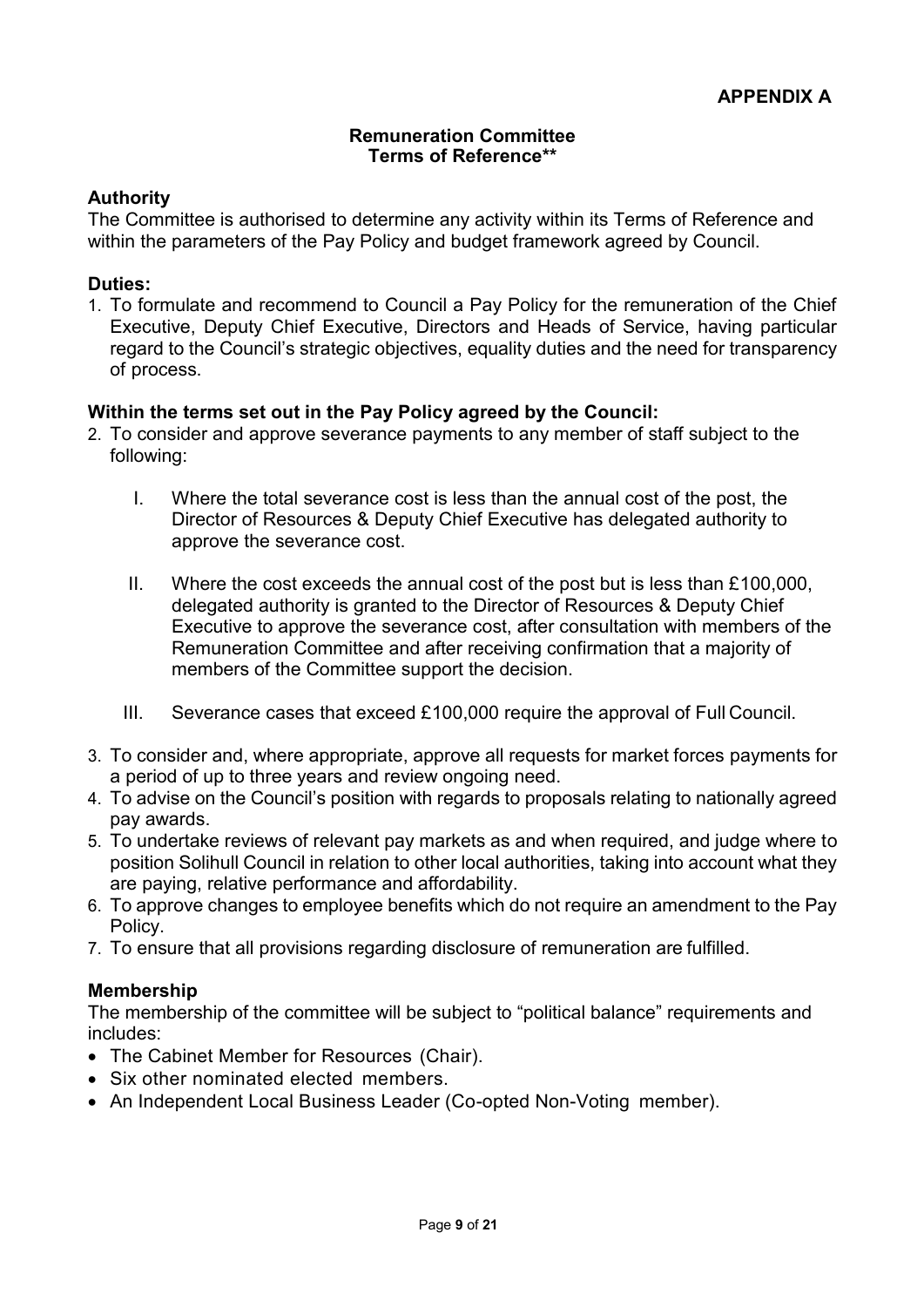## **Quorum**

No business shall be transacted unless five members of the Committee are present, including the Chair or Deputy Chair.

## **Frequency of Meetings**

The Committee shall meet at least twice annually, but otherwise as required. The Chair may convene a meeting at any time.

## **Reporting**

The decisions of the Remuneration Committee meetings, other than those requiring the approval of full Council, shall be reported to the Council for information.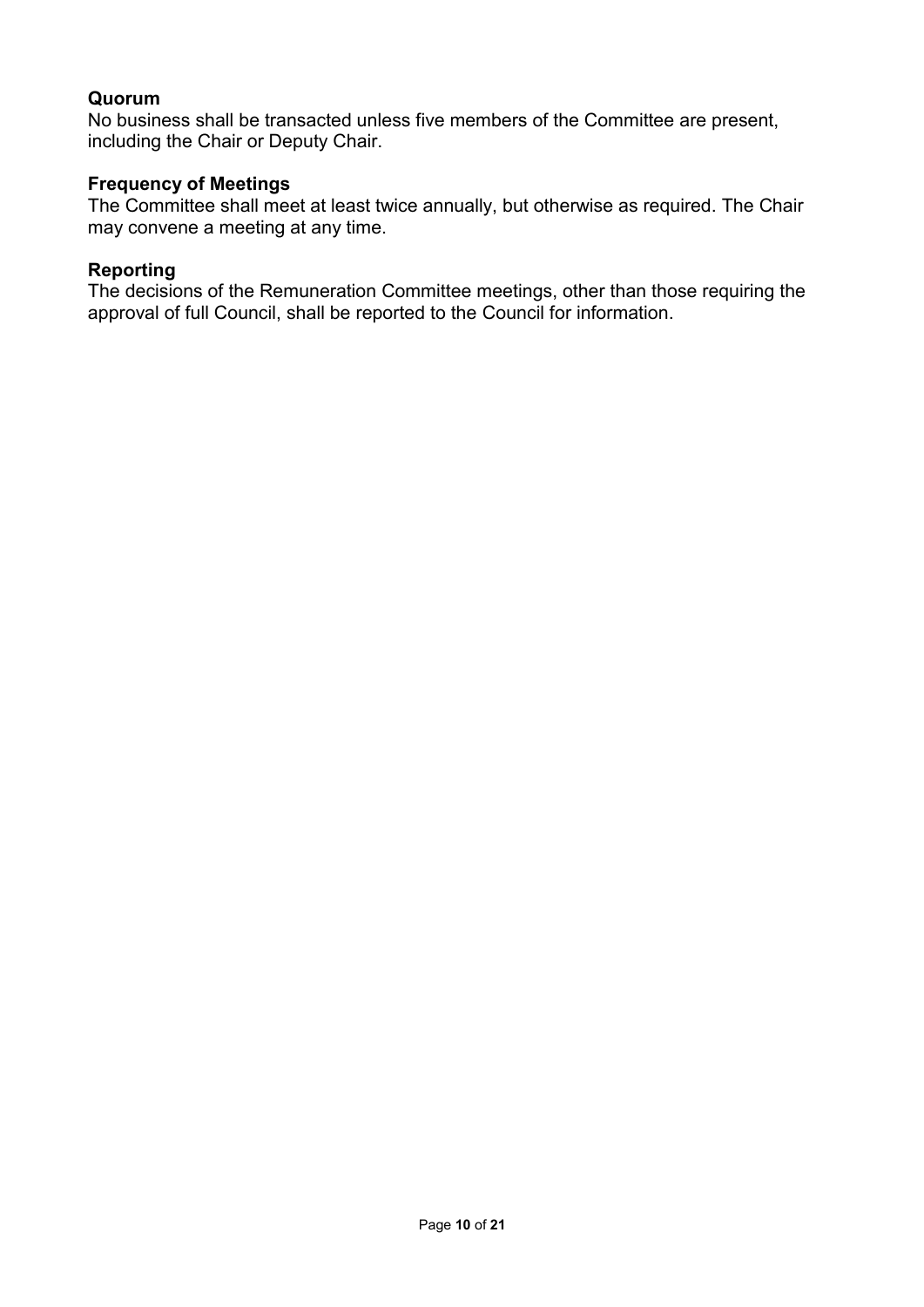# APPENDIX B

# **Pay Structure as at 01/04/2020 - including transitional arrangements**

| <b>SCP</b>      |                       | New grade ranges                                                                   |
|-----------------|-----------------------|------------------------------------------------------------------------------------|
|                 |                       | A                                                                                  |
| 1               | £17,842               | £17,842                                                                            |
| $\mathbf{z}$    | £18,198               | £18,198<br>в                                                                       |
| 3               | £18,562               | £18,562 £18,562                                                                    |
| 4               | £18,933               | £18,933                                                                            |
| 5               | £19,312               | £19,312<br>С                                                                       |
| 6<br>7          | £19,698<br>£20,092    | £19,698<br>Minimum Point 1 October 2019<br>£20,092<br>Minimum Point 1 October 2020 |
| 8               | £20,493               | £20,493<br>Minimum Point 1 October 2021                                            |
| 9               | £20,903               | £20,903                                                                            |
|                 | 10 £21,322            | £21,322                                                                            |
| 11              | £21,748               | £21,748                                                                            |
| 12 <sub>1</sub> | £22,183               | £22,183                                                                            |
| 13              | £22,627               | £22,627                                                                            |
| 14              | £23,080               | £23,080<br>D<br>£23,541                                                            |
| 16              | 15 £23,541<br>£24,012 | Minimum Point 1 October 2019<br>£24,012                                            |
|                 | 17 £24,491            | £24,491<br>Minimum Point 1 October 2020                                            |
| 18              | £24,982               | £24,982                                                                            |
|                 | 19 £25,481            | £25,481<br>Minimum Point 1 October 2021                                            |
| 20              | £25,991               | £25,991<br>Minimum Point 1 October 2022                                            |
| 21              | £26,511               | £26,511                                                                            |
| 22              | £27,041               | £27,041                                                                            |
| 23<br>24        | £27,741               | £27,741<br>£28,672                                                                 |
| 25              | £28,672<br>£29,577    | £29,577                                                                            |
| 26              | £30,451               | £30,451<br>Е                                                                       |
| 27              | £31,346               | £31,346                                                                            |
| 28              | £32,234               | £32,234                                                                            |
| 29              | £32,910               | £32,910                                                                            |
| 30              | £33,782               | £33,782                                                                            |
| 31              | £34,728               | £34,728                                                                            |
| 32<br>33        | £35,745               | £35,745<br>£36,922<br>F                                                            |
| 34              | £36,922<br>£37,890    | £37,890                                                                            |
| 35              | £38,890               | £38,890                                                                            |
| 36              | £39,880               | £39,880                                                                            |
| 37              | £40,876               | £40,876                                                                            |
| 38              | £41,881               | £41,881                                                                            |
| 39              | £42,821               | £42,821                                                                            |
| 40              | £43,857               | £43,857                                                                            |
| 41<br>42        | £44,863<br>£45,859    | G                                                                                  |
| 43              | £46,845               | $\overline{\text{£}46,845}$                                                        |
| 44              | £47,804               | £47,804                                                                            |
| 45              | £48,843               | £48,843                                                                            |
| 46              | £49,887               | £49,887                                                                            |
| 47              | £50,923               | £50,923                                                                            |
| 48              | £51,961               | £51,961<br>н                                                                       |
| 49              | £53,006               | £53,006<br>£53,006                                                                 |
| 50              | £54,040               | £54,040                                                                            |
| 51<br>52        | £55,084<br>£56,124    | £55,084<br>£56,124                                                                 |
| 53              | £57,160               | £57,160                                                                            |
| 54              | £58,200               | £58,200                                                                            |
| 55              | £59,243               | £59,243                                                                            |
| 56              | £60,281               |                                                                                    |
| 57              | £61,318               | Т.                                                                                 |
| 58              | £62,357               | £62,357                                                                            |
| 59              | £63,402               | £63,402                                                                            |
| 60              | £64,437               | £64,437                                                                            |
| 61              | £65,487<br>£66,522    | £65,487                                                                            |
| 62<br>63        | £67,558               |                                                                                    |
| 64              | £68,596               |                                                                                    |
| 65              | £69,693               |                                                                                    |
| 66              | £70,731               | J                                                                                  |
| 67              | £71,777               | £71,777                                                                            |
| 68              | £72,819               | £72,819                                                                            |
| 69              | £74,050               | £74,050                                                                            |
| 70              | £75,901               | £75,901                                                                            |
|                 |                       |                                                                                    |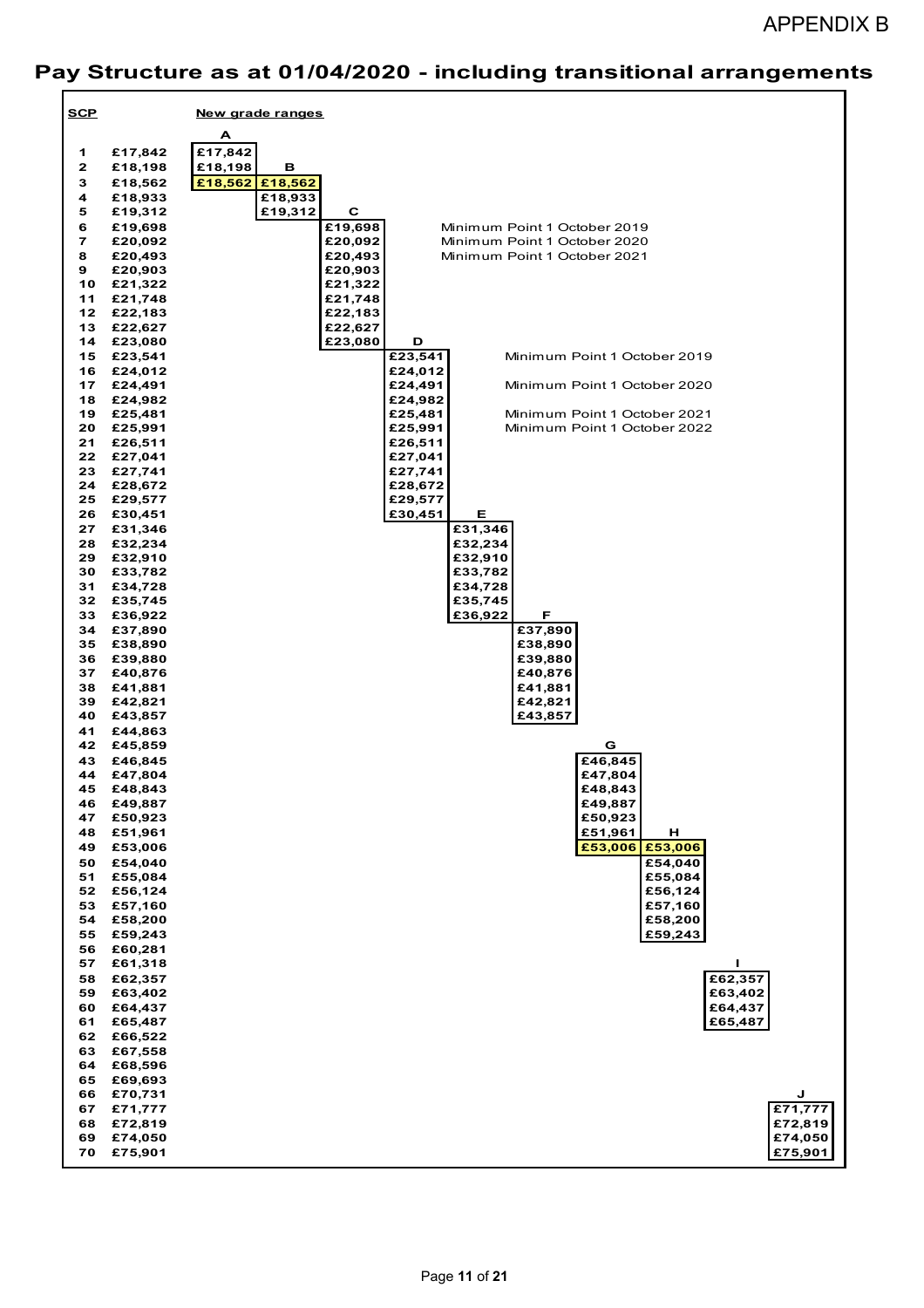# APPENDIX C

# **Pay Structure excl. transitional arrangements (October 2022)**

| <b>SCP</b>              |            | New grade ranges |
|-------------------------|------------|------------------|
|                         |            |                  |
|                         |            | A                |
| 1                       | £17,842    | £17,842          |
| $\mathbf{2}$            | £18,198    | £18,198<br>в     |
| 3                       | £18,562    | £18,562 £18,562  |
| 4                       | £18,933    | £18,933          |
| 5                       | £19,312    | £19,312          |
| 6                       | £19,698    |                  |
| $\overline{\mathbf{z}}$ | £20,092    | $\mathbf C$      |
| 8                       | £20,493    | £20,493          |
| 9                       | £20,903    | £20,903          |
| 10                      | £21,322    | £21,322          |
| 11                      | £21,748    | £21,748          |
| 12                      | £22,183    | £22,183          |
| 13                      | £22,627    | £22,627          |
| 14                      | £23,080    | £23,080          |
|                         | 15 £23,541 |                  |
| 16                      | £24,012    |                  |
| 17                      | £24,491    |                  |
|                         |            |                  |
| 18<br>19                | £24,982    | D                |
|                         | £25,481    |                  |
| 20                      | £25,991    | £25,991          |
| 21                      | £26,511    | £26,511          |
| 22                      | £27,041    | £27,041          |
| 23                      | £27,741    | £27,741          |
| 24                      | £28,672    | £28,672          |
| 25                      | £29,577    | £29,577          |
|                         | 26 £30,451 | £30,451<br>Е     |
| 27                      | £31,346    | £31,346          |
| 28                      | £32,234    | £32,234          |
| 29                      | £32,910    | £32,910          |
| 30                      | £33,782    | £33,782          |
| 31                      | £34,728    | £34,728          |
| 32                      | £35,745    | £35,745          |
| 33                      | £36,922    | £36,922<br>F     |
| 34                      | £37,890    | £37,890          |
| 35                      | £38,890    | £38,890          |
| 36                      | £39,880    | £39,880          |
| 37                      | £40,876    | £40,876          |
| 38                      | £41,881    | £41,881          |
| 39                      | £42,821    | £42,821          |
| 40                      | £43,857    | £43,857          |
| 41                      | £44,863    |                  |
| 42                      | £45,859    | G                |
| 43                      | £46,845    | £46,845          |
| 44                      | £47,804    | £47,804          |
| 45                      | £48,843    | £48,843          |
| 46                      | £49,887    | £49,887          |
| 47                      | £50,923    | £50,923          |
| 48                      | £51,961    | £51,961<br>н     |
| 49                      | £53,006    | £53,006 £53,006  |
| 50                      | £54,040    | £54,040          |
| 51                      | £55,084    | £55,084          |
| 52                      | £56,124    | £56,124          |
| 53                      | £57,160    | £57,160          |
| 54                      | £58,200    | £58,200          |
| 55                      | £59,243    | £59,243          |
| 56                      | £60,281    |                  |
| 57                      | £61,318    | I.               |
| 58                      | £62,357    | £62,357          |
| 59                      | £63,402    | £63,402          |
| 60                      | £64,437    | £64,437          |
| 61                      | £65,487    | £65,487          |
| 62                      | £66,522    |                  |
|                         |            |                  |
| 63                      | £67,558    |                  |
| 64                      | £68,596    |                  |
| 65                      | £69,693    |                  |
| 66                      | £70,731    | J                |
| 67                      | £71,777    | £71,777          |
| 68                      | £72,819    | £72,819          |
| 69                      | £74,050    | £74,050          |
| 70                      | £75,901    | £75,901          |
|                         |            |                  |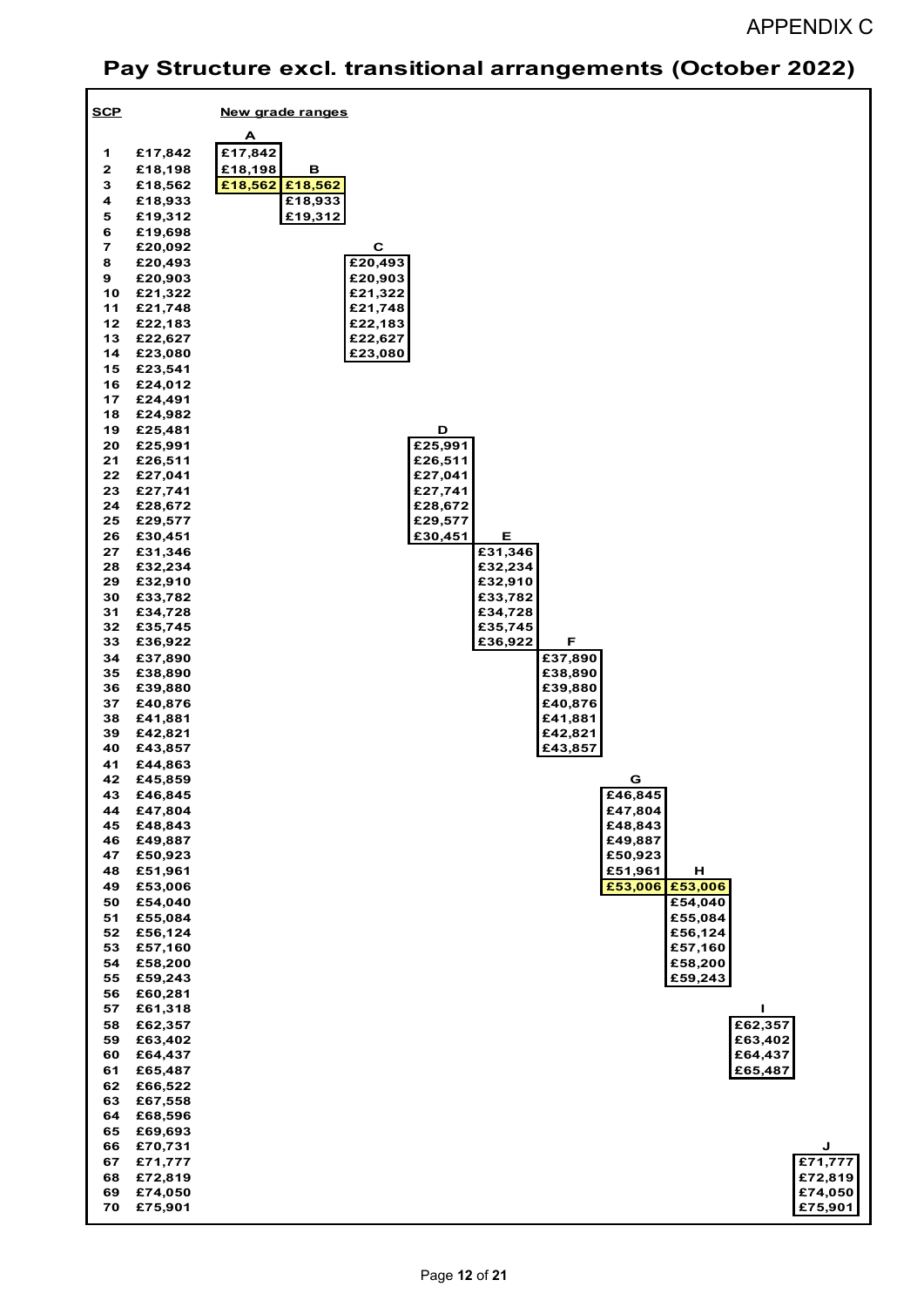# **The Corporate Leadership Team**

Solihull Council employs approximately 2734 employees (including apprentices and casuals but excluding schools), has a proposed annual revenue budget for 2022/23 of £161.2 million (indicative) and provides a wide range of public services to 217,500 residents.

The Corporate Leadership Team is responsible for managing the activities of the Council's workforce and for advising elected members on the potential implications of their decisions. By law, senior Council employees are not allowed to participate in any party political activity.

The team consists of a: Chief Executive Director of Resources and Deputy Chief Executive Director of Economy and Infrastructure Director for Adult Care and Support Director for Children's Services Director of Public Health An outline of the responsibilities of the roles of the Corporate Leadership Team is provided below.

### *Chief Executive*

The Chief Executive is the Senior Officer who leads, and takes responsibility for, the work of the paid staff of the Council. The role of Chief Executive is a full-time appointment. Post holders are selected on merit, against objective criteria, following public advertisement. They are appointed by Full Council.

The Chief Executive works closely with elected members to deliver:

- Leadership working with elected members to ensure strong and visible leadership and direction, encouraging and enabling managers to motivate and inspire their teams.
- Strategic Direction ensuring all staff understand and adhere to the strategic aims of the Council and follow the direction set by the elected members.
- Policy Advice acting as the principal policy adviser to the elected members of the Council to lead the development of workable strategies which will deliver their political objectives.
- Partnerships supporting the leadership and development of strong local and regional partnership working to achieve improved outcomes and better public services for local people.
- Operational Management overseeing financial and performance management, risk management, people management and change management within the Council.

### *Director of Resources and Deputy Chief Executive (Section 151 Officer)*

The Director of Resources and Deputy Chief Executive is responsible for all the Corporate Services of the Council. The Director undertakes the Chief Executives' duties in their absence. As the Council's nominated Section 151 Officer, the Director has statutory responsibility for ensuring the financial health and probity of the Local Authority. As well as deputising for the Chief Executive they also lead the Council's strategic approach to financial planning and management; council tax and business rates collection and benefits administration; facilities and asset management; strategic land projects; Human Resources; information and communications technology; Democratic Services (including Monitoring Officer responsibility), Legal, Equality and Diversity, Corporate Performance, Policy and Information, Organisational and Workforce Development, Corporate Procurement, Audit, Health & Safety, Communications, Business Intelligence and Improvement and financial responsibilities for Solihull Community Housing.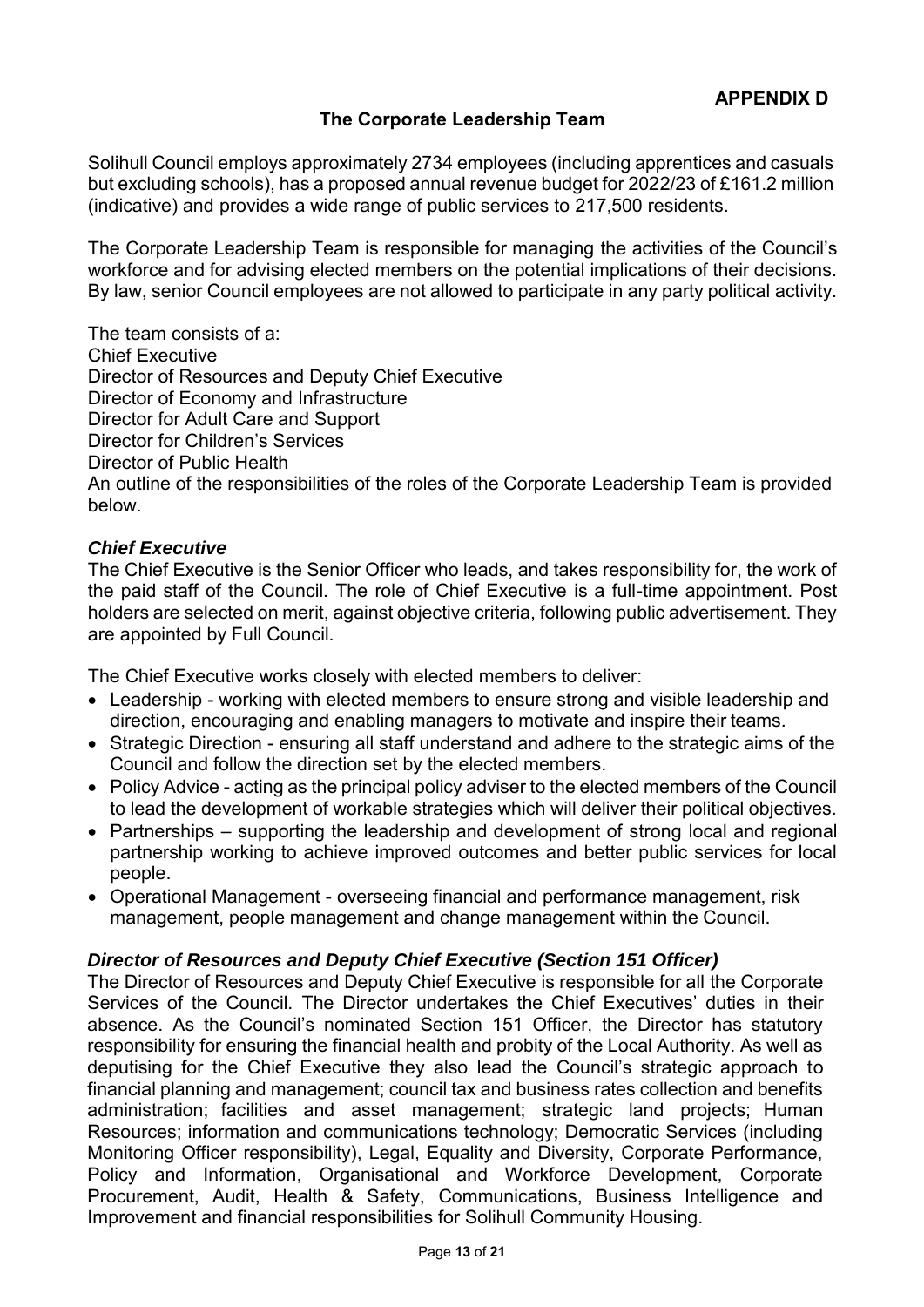### *Director of Economy & Infrastructure*

The Director has overall responsibility for all services associated with: place shaping; managing the environment, public protection, neighborhood services; transport and highways; regeneration; promoting the economy and sustainable growth, and development in the Borough. The Director also has lead responsibility for the UK Central Programme and responsibility for community related services, Libraries, Information and Arts Services, Customer Services, Community and Voluntary Sector Relations/Solihull Partnership and Homelessness.

#### *Director for Adult Care and Support*

The Directors' role includes that of the statutory Chief Officer post of Director of Adult Social Services. The Director of Adult Care and Support responsibilities include assessing local needs and ensuring availability of an appropriate range and quality of care and support services; leading an appropriate Council and multi-agency response to safeguarding adults; holding commissioned services to account for quality of care provision; promoting a whole Council response to older people and disabled adults and promoting the needs of adults across the wider Solihull community. Full details of the statutory responsibilities can be found in the statutory guidance document available below.

[DH Guidance on the Statutory Chief Officer Post of the Director of Adult Social Services.pdf](https://www.solihull.gov.uk/sites/default/files/2022-03/Guidance-Statutory-Chief-Officer-Post-Director-Adult-Social-Services.pdf)

#### **Director for Children's Services**

In accordance with the statutory guidance, the Director of Children's Services is responsible for safeguarding and promoting the welfare of children within the Borough, promoting the upbringing of such children by their families and ensuring the provision of a range and level of services appropriate to their needs, including education and undertaking the functions of the Council as Head of the Adoption Agency.

#### *Director of Public Health*

In accordance with the statutory guidance, the Director of Public Health has overall responsibility for the health of the people of Solihull, for health improvement and the reduction of health inequalities, health protection and the development and commissioning of public health programmes and services. The Director also leads on Emergency Planning, Business Continuity, Resilience, Leisure services and Employment and Skills.

#### *Role of the Returning Officer*

The Returning Officer is the person who has the overall responsibility for the conduct of elections. The Returning Officer is an officer who is appointed by the Council, under the Representation of the People Act 1983. Whilst appointed by the Council, the role of the Returning Officer is one of a personal nature, and distinct and separate from their duties as an employee of the Council*.*

The Returning Officer is responsible for:

- the nomination process for candidates and political parties;
- provision and notification of polling stations;
- appointment of Presiding Officers and polling clerks;
- appropriate administration and security of polling stations;
- preparation of all ballot papers;
- the actual count and declaration of results;
- issue, receipt and counting of postal ballot papers;
- all candidates' election expenses returns;
- presentation of final account;
- reclamation of funding from external bodies, as prescribed.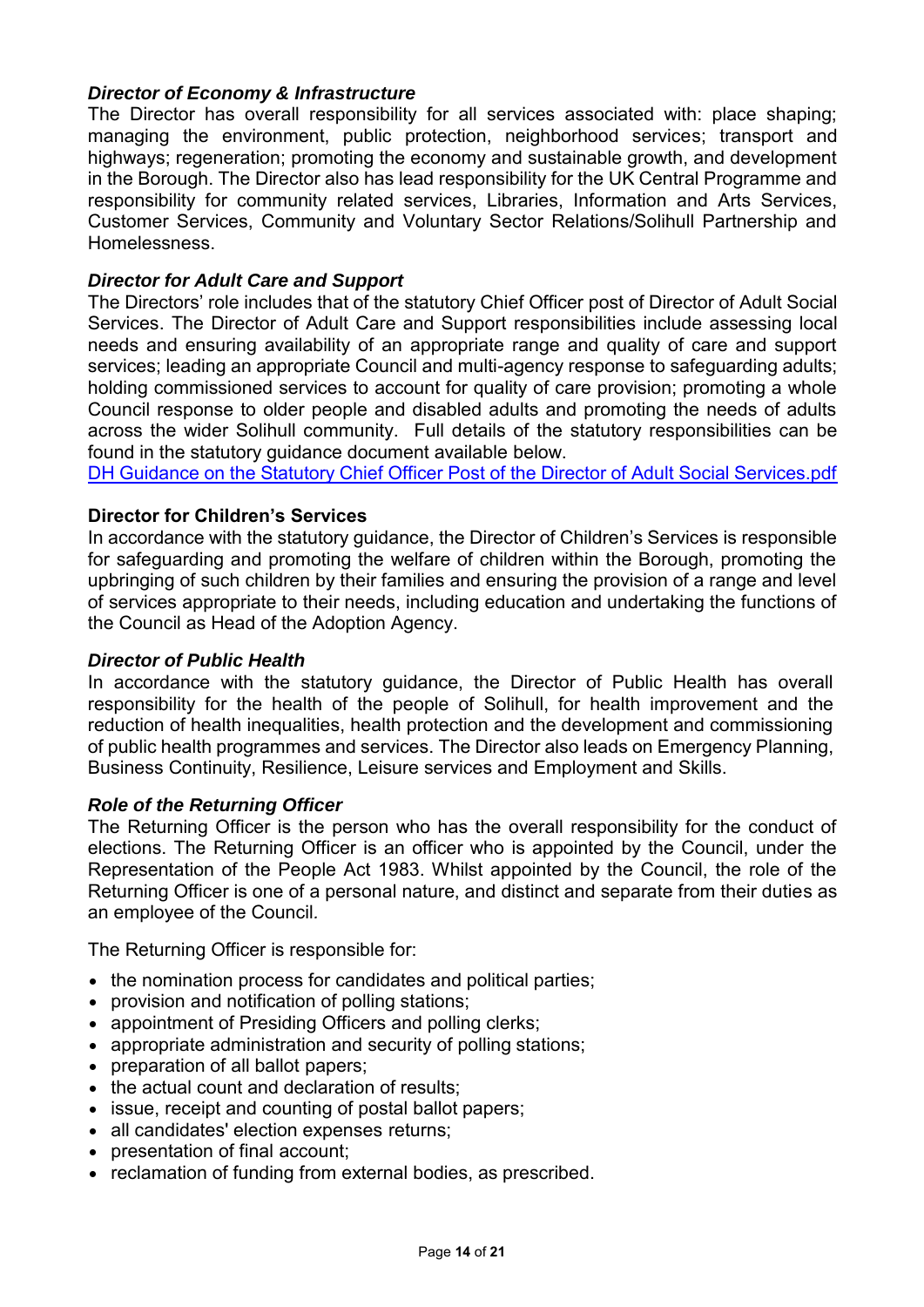## **LOCAL GOVERNMENT PENSION SCHEME POLICY STATEMENT 1st APRIL 2020 (updated)**

## **Policy Statement for all Eligible Employees**

Under the Local Government Pension Scheme Regulations, each scheme Employer must publish and keep under review a Statement of Policy to explain how it will apply certain discretions allowed under the Pension Regulations.

This Statement is applicable to all individuals, excluding Councillors of Solihull Metropolitan Borough Council (The Council), who are eligible to be members of the Local Government Pension Scheme (LGPS).

### **Pension Admission Agreements**

The Council has a choice on how pension admission agreements operate. The Council's preference for contracts relating to new schools services contracts for periods of less than 5 years is to elect to operate the "pass through" model. This does not apply to Academies or contracts let by Academies. All other contracts involving Council employees will be assessed on a case by case basis with the relevant Cabinet Member in consultation with the Cabinet Member for Resources deciding the most appropriate option.

## **DISCRETIONS TO BE APPLIED UNDER THE LGPS REGULATIONS 2013 AND LGPS (TRANSITIONAL PROVISIONS AND SAVINGS REGULATIONS 2014).**

## **REGULATION 16(2)e, 16(4)d and 17**

### **Explanation**

Where an active scheme member wishes to purchase extra annual pension of up to £6,500 (figure as at 1st April 2018) by making Additional Pension Contributions (APCs), the Employer can choose to contribute towards the cost of purchasing that extra pension via a Shared Cost Additional Pension Contribution (SCAPC).

### **Policy**

Under Regulation 17 of the LGPS Regulations 2103, the Council will exercise the discretion to allow Local Government Pension Scheme members to contribute to a shared cost salary sacrifice additional voluntary contribution scheme.

### **REGULATION 30(6) and TP11(2)**

### **Explanation**

A member who is aged 55 or over and, with their Employer's consent, reduces their hours and/or grade, can then, but only with the agreement of the Employer, make an election to the administering authority for all or part payment of their accrued benefits without having retired from that employment.

If payment of benefits occurs before age 65, the benefits are actuarially reduced in accordance with guidance issued by the government actuary.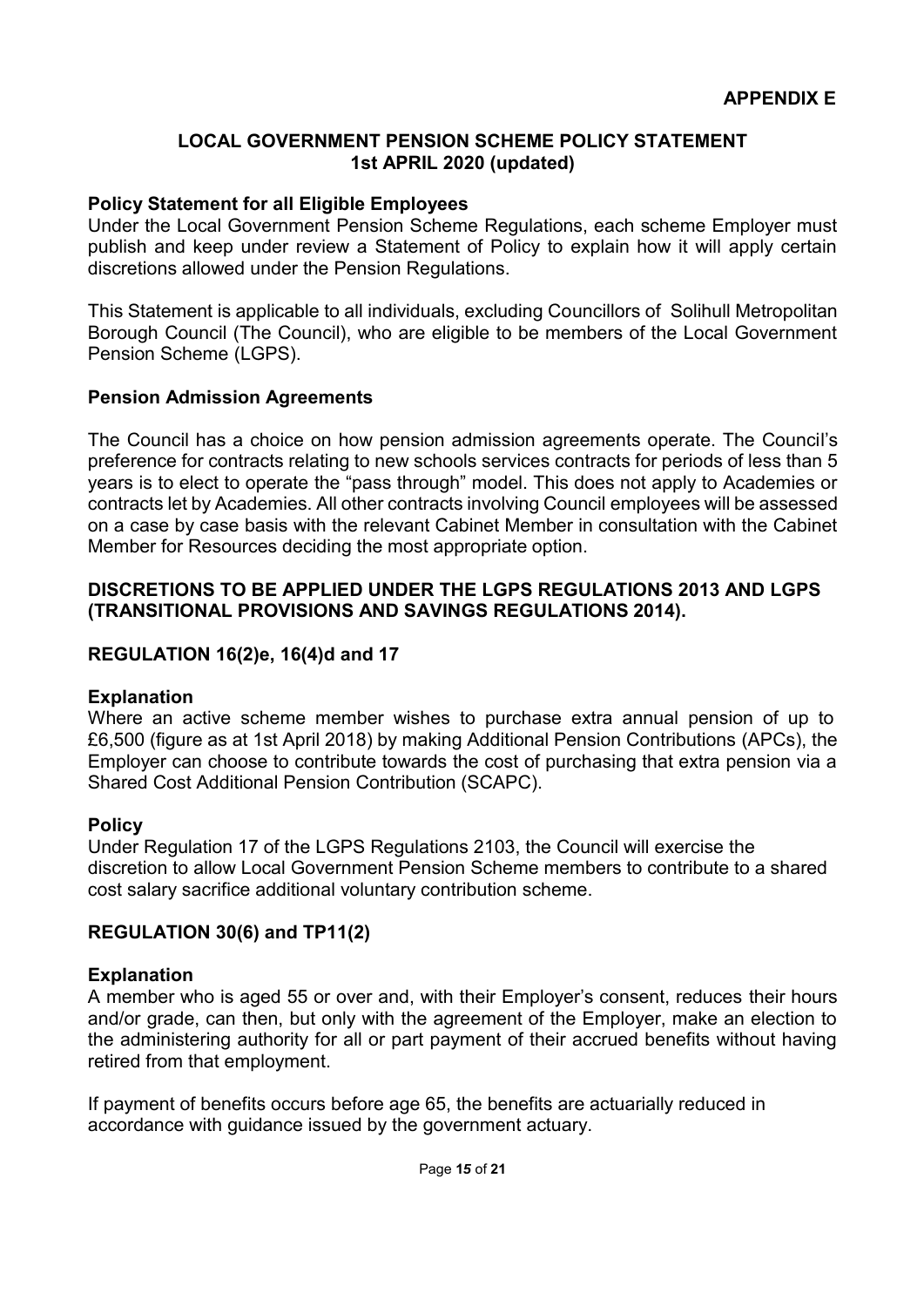The Employer may choose to waive the reduction in whole or in part. If the Employer chooses to do so, then the cost of waiving the reduction in whole or in part has to be paid to the fund.

# **Policy**

Each specific case will be judged on its own merits, having fully considered service delivery and financial costs.

This discretion will be exercised by the Director of Resources and Deputy Chief Executive within his/her delegated authority or, if appropriate, the Council's Remuneration Committee.

## **REGULATION 30(8)**

### **Explanation**

The Employer has discretion to waive any actuarial reductions that would otherwise apply under Regulation 30(5) and Regulation 30(6) for active members, deferred members and suspended tier 3 ill-health pensioners who elect to receive early payment of benefits prior to normal pension age.

## **Policy**

Each specific request will be assessed on its own merits. Where the Council determines that the benefits should not be reduced the cost would need to be funded by a lump-sum contribution into the pension fund. This discretion will only be exercised in cases where it can be demonstrated that the Council can fund the cost of release within a three year period.

This discretion will be exercised by the Director of Resources within his/her delegated authority or if appropriate the Council's Remuneration Committee.

# **TP REGULATION 1(1)(c) of SCHEDULE 2**

### **Explanation**

The Employer has discretion to apply the 85 year rule protection to members who choose to voluntarily draw their benefits on or after age 55 and before age 60, (under paragraph 1(1)(c) or Schedule 2 to the LGPS (Transitional Provisions, Savings and Amendment) Regulations 2014.

### **Policy**

The Council has not approved "switching on" of the 85 year rule. Waiving of actuarial reductions will only be considered where there is a clear financial or operational advantage to the Council.

This discretion is exercised by the Director of Resources within his/her delegated authority or, if appropriate, the Council's Remuneration Committee.

# **REGULATION 31**

### **Explanation**

The Employer has discretion to grant extra annual pension of up to £6,500 to an active scheme member or within 6 months of leaving to a member whose employment was terminated on the grounds of redundancy or business efficiency.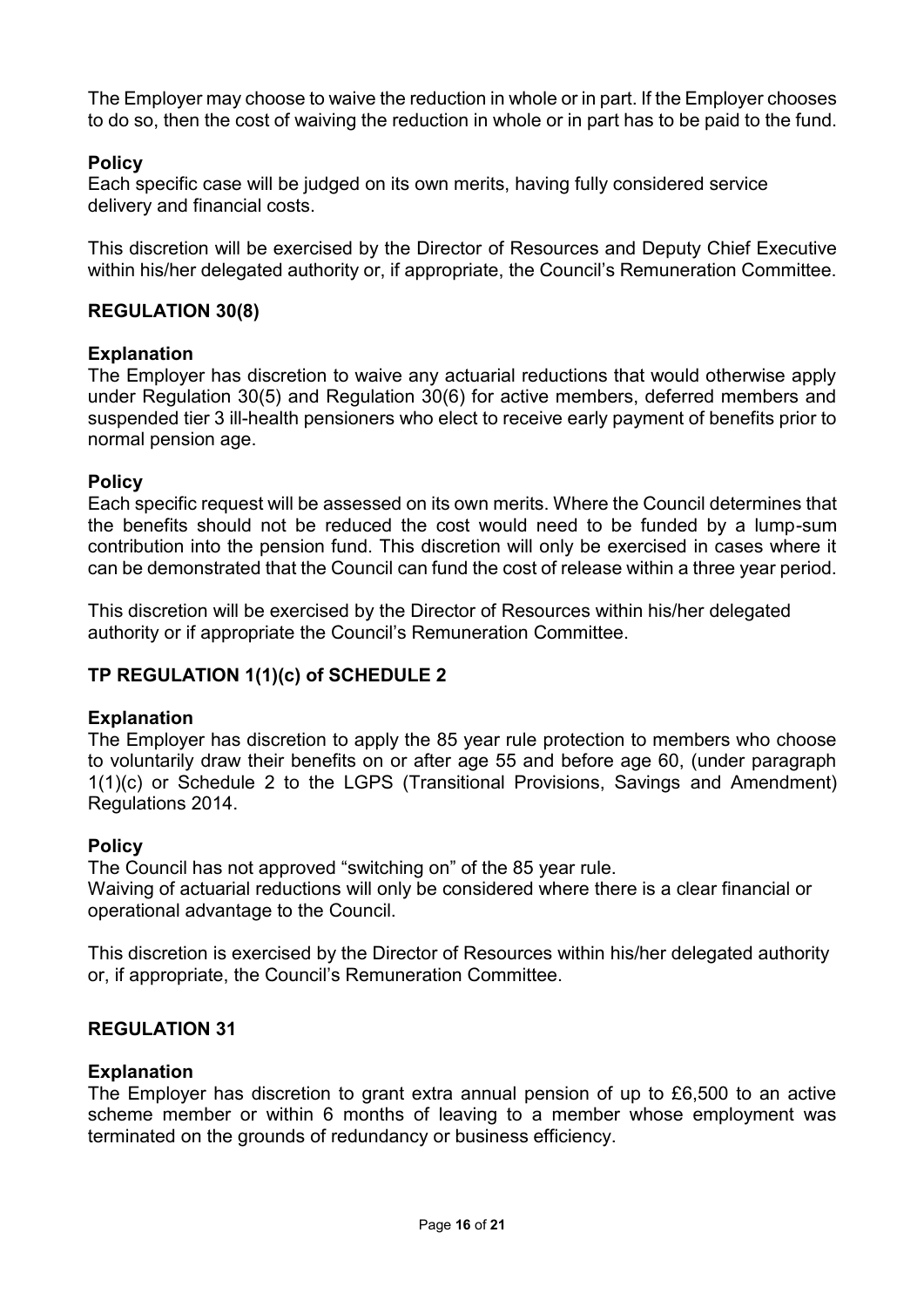# **Policy**

The Council will judge each case on its merits, having fully considered service delivery and financial costs.

This discretion is exercised by the Council's Remuneration Committee.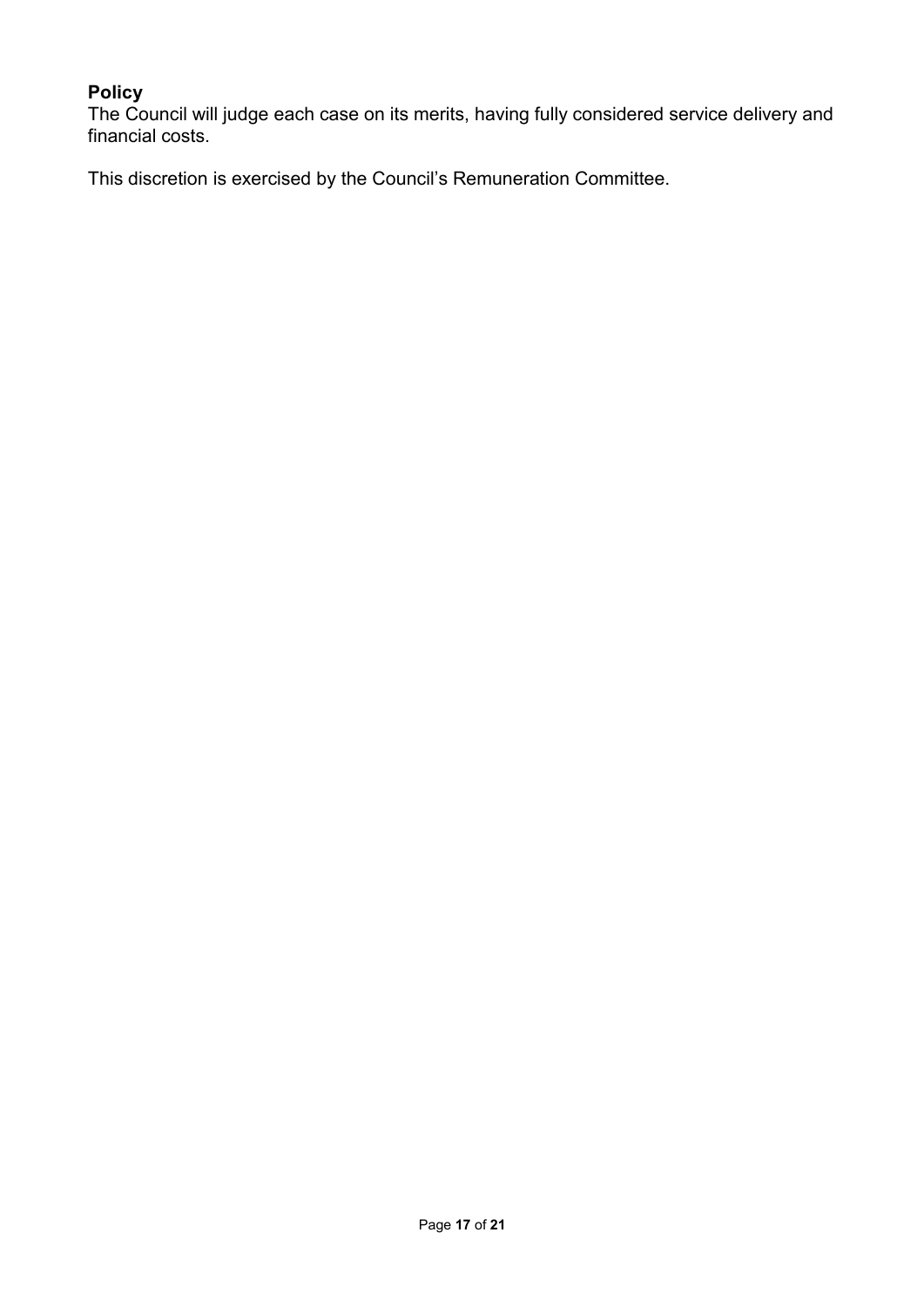## **DISCRETIONS TO BE APPLIED UNDER THE LOCAL GOVERNMENT (EARLY TERMINATION OF EMPLOYMENT) (DISCRETIONARY COMPENSATION) (ENGLAND AND WALES) REGULATIONS 2008**

## **REGULATION 5 (POWER TO INCREASE STATUTORY REDUNDANCY PAYMENTS) ABOVE THE WEEKLY PAY LIMIT CONTAINED WITHIN THE EMPLOYMENT RIGHTS ACT 1996**

## **Explanation**

Employers have the discretion to use actual weekly pay, if this is greater than the statutory maximum weekly pay, contained within the Employment Rights Act 1996 (as amended) when calculating a redundancy payment.

### **Policy**

The Council will use actual weekly pay, if this is greater than the maximum stated in the act, for the purposes of calculating a redundancy payment.

# **REGULATION 6 (DISCRETIONARY COMPENSATION FOR REDUNDANCY)**

## **Explanation**

Employers have the discretion to pay compensation up to a maximum of 104 weeks' pay to an employee who ceases to be employed by reason of redundancy. This applies only where the council has not awarded an increase in total pension membership under regulation 12(b) of the Local Government Pension Scheme Regulations 1997 (as amended). Where a redundancy payment under the Employment Rights Act 1996 (as amended) (ERA), is also made then the equivalent to it shall be deducted from the compensation.

### **Policy**

The Council will pay compensation at a level of 2 times the number of weeks' redundancy as calculated using the Statutory Redundancy Payments ready reckoner (occurring on or after 1 October 2006) up to a maximum of 60 weeks.

Where a redundancy payment is also made under the ERA then the equivalent to it shall be deducted from the above compensation.

## **OCCUPATIONAL PENSIONS SCHEMES (INTERNAL DISPUTE RESOLUTION PROCEDURES REGULATIONS 1996 (AS AMENDED))**

### **Explanation**

Responsibility for determinations of complaints regarding awards made under the Local Government Early Termination of Employment) (Discretionary Compensation) England and Wales) Regulations 2008 (as amended) now rest with your Employer. Your Employer must specify the job title and address of the person to whom applications should be directed. In the first instance you should write to the "stage 1" person, if you are then still dissatisfied with that decision you may write to the "stage 2" person.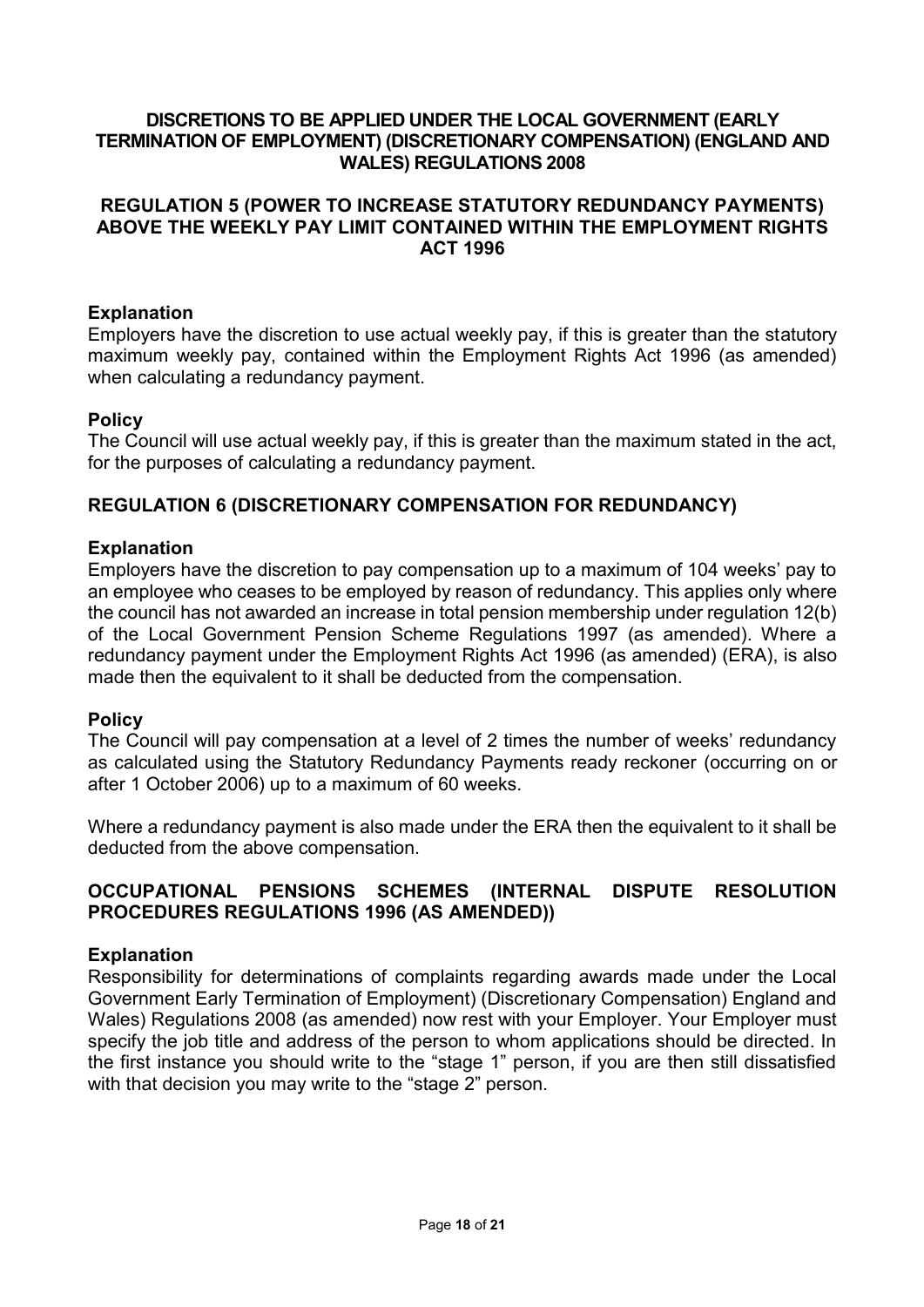| Name of Employer:        | Solihull Metropolitan Borough Council.                                                                                                                                                                      |
|--------------------------|-------------------------------------------------------------------------------------------------------------------------------------------------------------------------------------------------------------|
| The "stage 1 person" is: | Mr. Adrian Cattell<br>Head of Human Resources<br>Solihull Metropolitan Borough Council<br><b>Council House</b><br><b>Manor Square</b><br>Solihull<br><b>West Midlands</b><br><b>B91 3QB</b>                 |
| The "stage 2 person" is: | Mr. Paul Johnson<br>Director of Resources and Deputy Chief Executive<br>Solihull Metropolitan Borough Council<br><b>Council House</b><br>Manor Square<br>Solihull<br><b>West Midlands</b><br><b>B91 3QB</b> |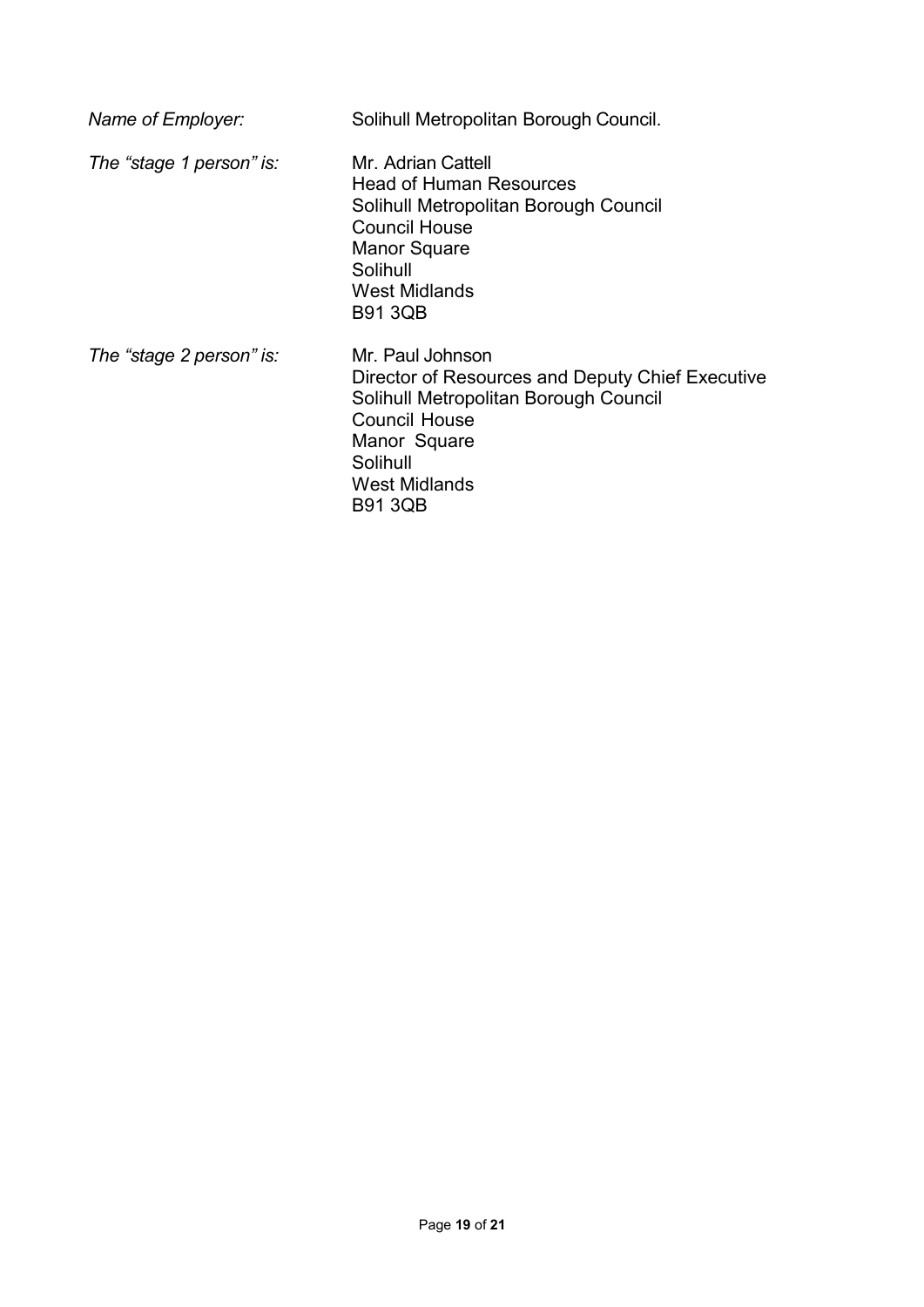## **DISCRETIONS TO BE APPLIED UNDER THE LGPS (BENEFITS, MEMBERSHIP AND CONTRIBUTIONS) REGULATIONS 2007 (AS AMENDED)**

## **REGULATION 30A(3) Reg (MEMBER'S REQUEST FOR RE-INSTATEMENT OF A SUSPENDED TIER 3 ILL HEALTH PENSION)**

## **Explanation**

For a member on a suspended tier 3 Ill Health pension on or after age 55 and before age 60 (under regulation 30 A (3) of the LGPS Benefits, Membership and Contributions) Regulations 2007) an application for reinstatement will be granted.

### **Policy**

Each specific case will be judged equally and fairly on its own merits.

### **REGULATION 12 BReg POWER OF EMPLOYING AUTHORITY TO INCREASE TOTAL MEMBERSHIP OF ACTIVE MEMBERS**

#### **Explanation**

An Employer may agree to increase the total membership of an active member.

A member's total additional membership, including additional membership in respect of different employment, must not exceed 10 years.

#### **Policy**

Each specific case will be judged on its own merits, having fully considered service delivery and financial costs. The Remuneration Committee will exercise thisdiscretion.

*The Council is not obliged by the regulations to publish a statement on the following discretions, but has chosen to do so.*

### **REGULATION 3 BReg (CONTRIBUTIONS PAYABLE BY ACTIVE MEMBER)**

### **Explanation**

Employers will determine the contribution rate payable based on whole-time pensionable pay for existing members at 1 April each year or at the commencement of employment.

Where there has been a material change to a member's pensionable pay in the course of the financial year, his employing authority may re-determine the contribution rate to be applied.

#### **Policy**

The Council will not amend the contribution band in the course of a financial year should there be a material change to a member's pensionable pay.

### **REGULATION 16 AReg (RE-EMPLOYED AND RE-JOINING DEFERRED MEMBERS)**

#### **Explanation**

Where a deferred member becomes an active member again before becoming entitled to the immediate payment of retirement benefits in respect of his/her former membership, he/she may elect to have his/her former membership aggregated with his/her current active membership. An election must be made in writing to the member's appropriate